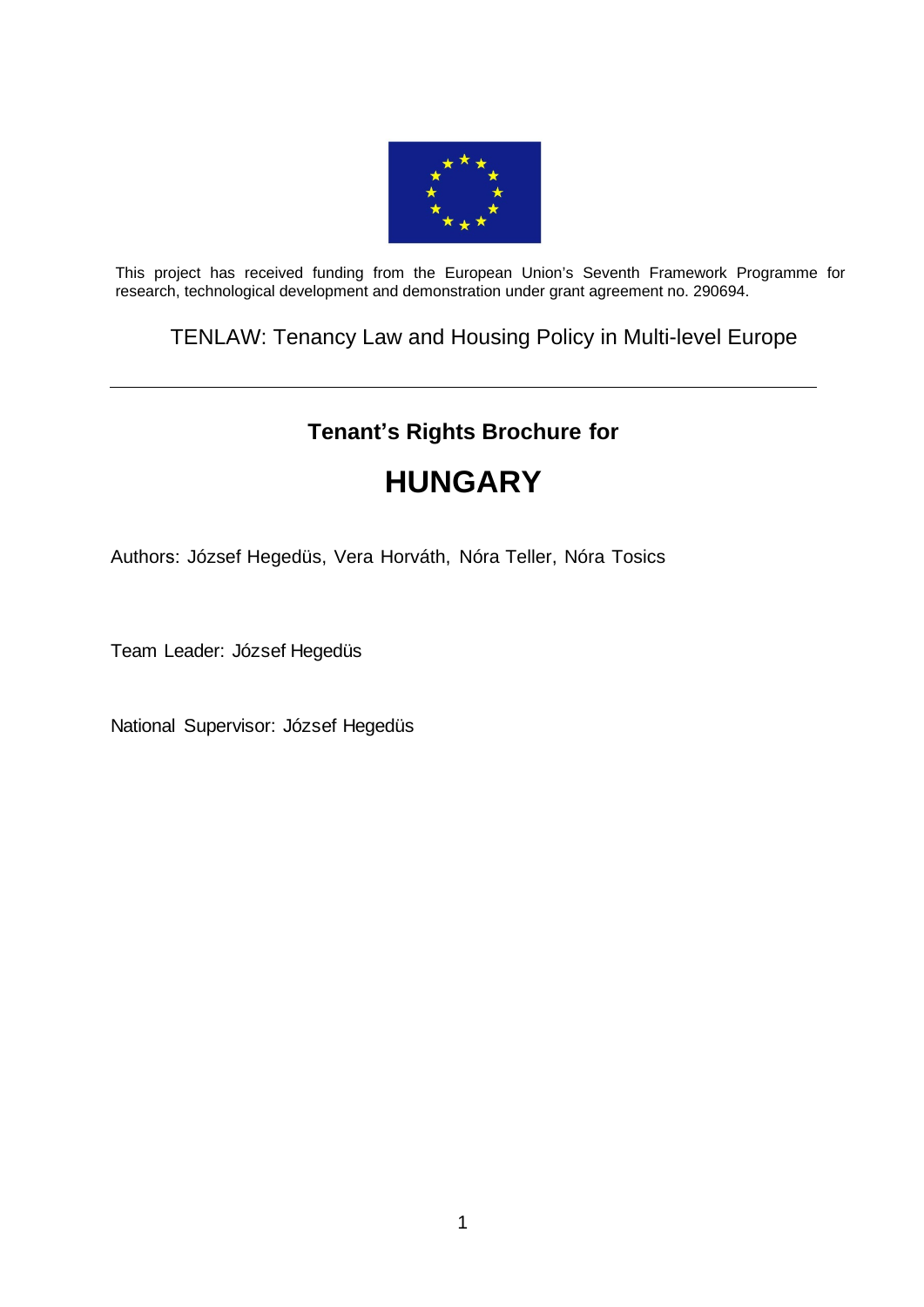# **Tenant's Rights Brochure**

#### **Summary of Contents**

- **1. Introductory information**
- **2. Looking for a place to live**
	- **2.1. Rights of the prospective tenant**
	- **2.2. The rental agreement**
- **3. During the tenancy**
	- **3.1. Tenant's rights**
	- **3.2. Landlord's rights**
- **4. Ending the tenancy**
	- **4.1. Termination by the tenant**
	- **4.2. Termination by the landlord**
	- **4.3. Return of the deposit**
	- **4.4. Adjudicating a dispute**
- **5. Additional information**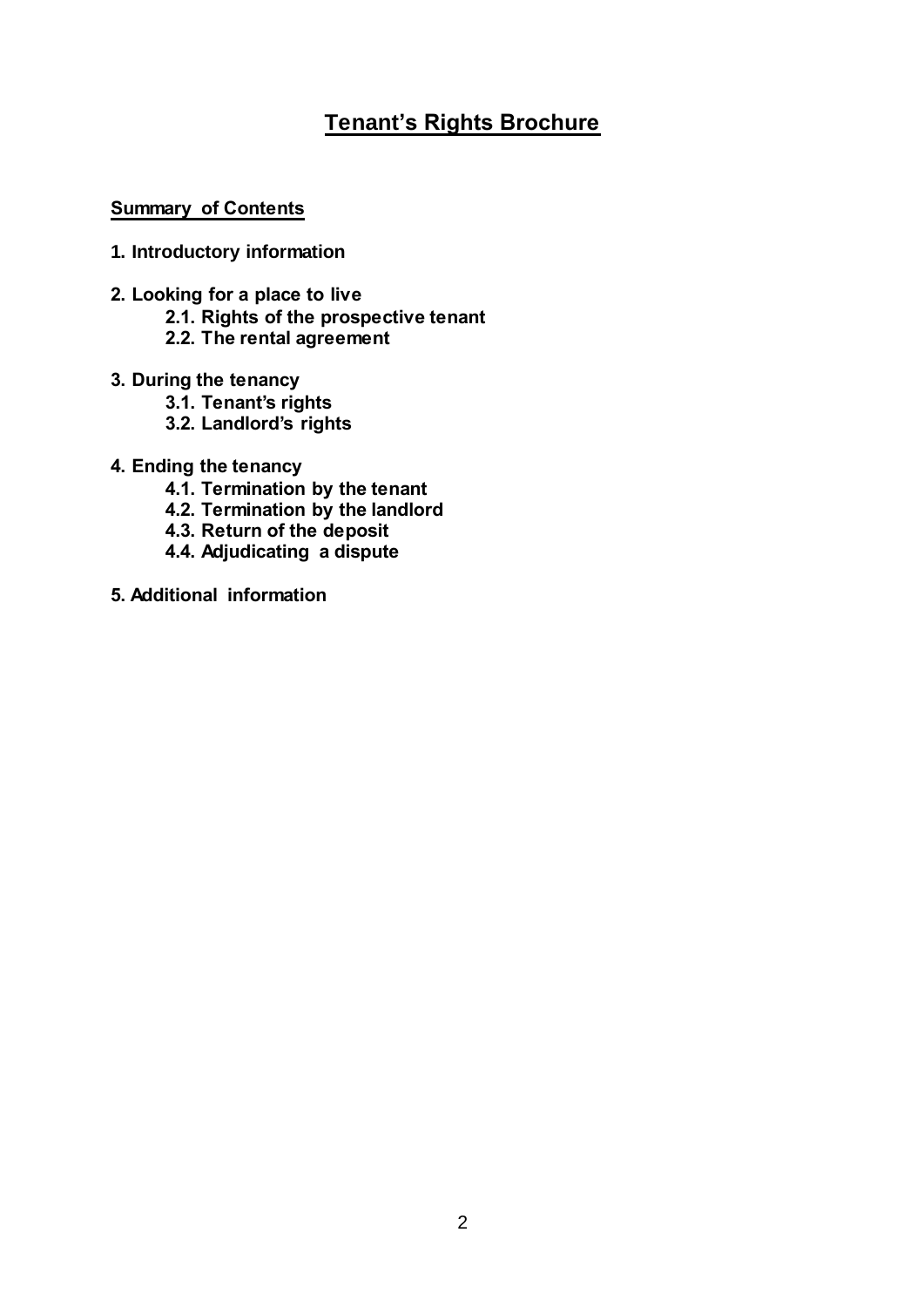# **1. Introductory information**

Give a very brief introduction on the national rental market (MAX 2 Pages)

In Hungary, the size of the housing stock has reached 4.4 million units by 2011, of which 3.9 million units are used as a place of residence ('inhabited' in the Hungarian Census' terms, Census, 2012). As indicated in the table *"Tenure structure in Hungary (inhabited units) 1980-2011"*, the vast majority of housing units are owner-occupied; with a roughly 90% owner occupation rate, Hungary can be considered one of the "super home-ownership' states. After 1990, intensive privatization of public housing stock has led to the heavy depletion of this sub-sector, leaving it around 3% of the entire housing stock.

|                       | 1980  | 1990  | 2001 | 2011  |
|-----------------------|-------|-------|------|-------|
| Owner-occupied        | 71%   | 74%   | 92%  | 92%   |
| <b>Private rental</b> | 3%    | 3%    | 4%   | $4\%$ |
| Public rental         | 26%   | 23%   | 4%   | 3%    |
| Other                 | $0\%$ | $0\%$ | 1%   | $1\%$ |
| Total                 | 100%  | 100%  | 100% | 100%  |

\*CSO Census data for 1980, 1990, 2001 and 2011

Private residential renting in Hungary is limited by a number of legal and financial factors. Nonetheless, the official tenure statistics and national Censuses are not considered fully reliable by the pollsters themselves: private rental is recorded to be around 4% of the full housing stock, while pollsters believe that many of the residences reported as 'vacant' are in fact privately let, but go unreported towards tax authorities.

In Hungary, owner-occupation is the dominant tenure form, but one has to keep in mind that available tenure statistics are not fully accurate. The share of private rental sector is unanimously considered underestimated by practically all actors and professionals in residential renting, due to widespread tax avoidance. According to expert estimates, the share of private rentals is more likely to be around 8% of the inhabited housing stock. Besides private rental and public function rental, a fairly large share of the population line in 'rent free tenure'.<sup>1</sup>

o Current supply and demand situation

Housing construction substantially decreased from 1990, partly because of the economic recession of the 1990s, and partly because of the dampening demographic pressure. From 2008, the construction activity declined substantially because of the economic crisis; the construction sector has been stagnating ever since. Nonetheless, the composition of the housing stock improved both terms of size and comfort level. However, housing consumption has not reached the European

<sup>-</sup> $1$  Eurostat (SILC) - Distribution of population by tenure status, type of household and income group, 2012.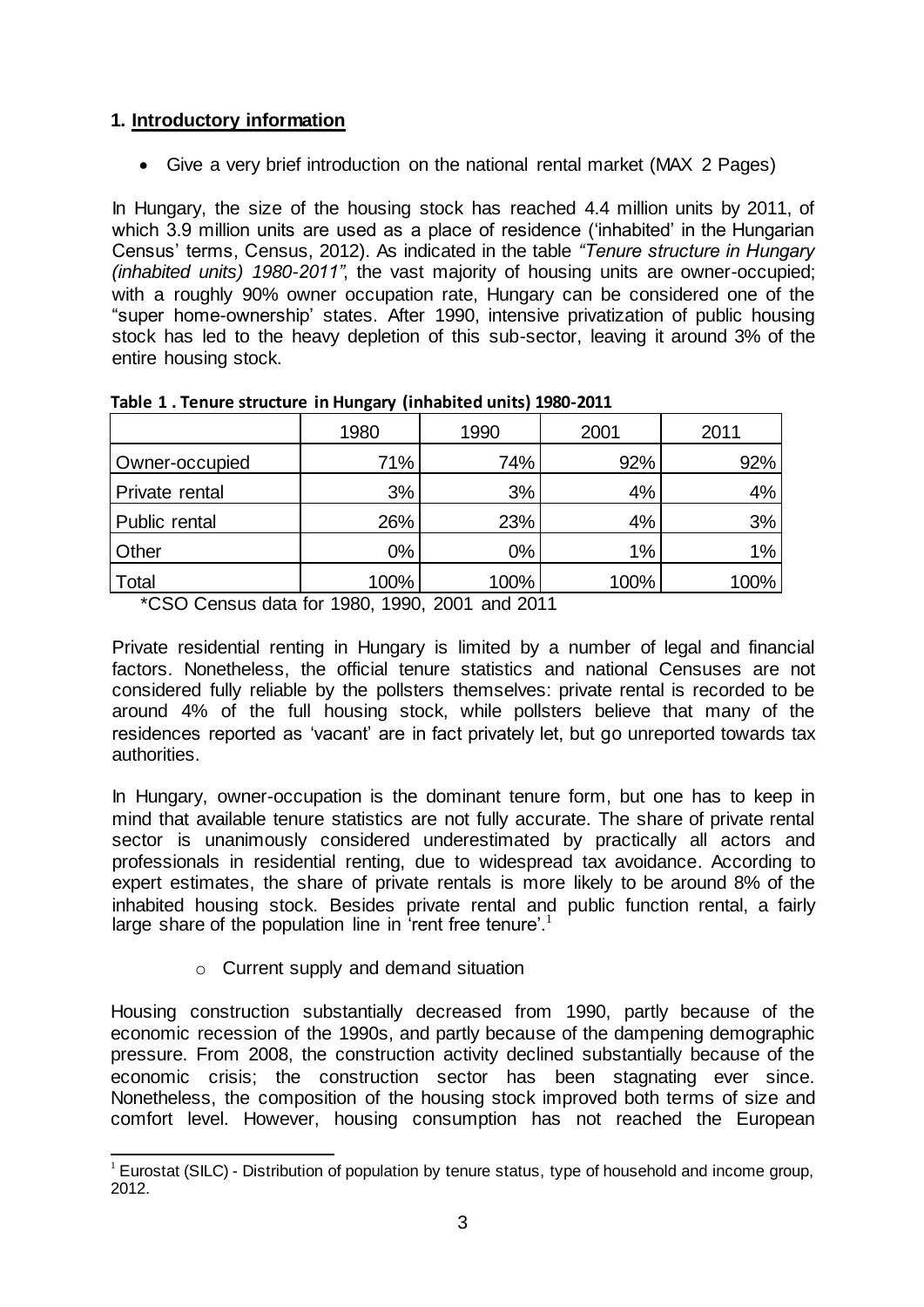average in terms of space and comfort level: although the overall housing situation cannot be considered low relative to the GDP level of the country, it lags far behind the  $F1115$  level  $^2$ 

Residential tenancy is relatively low on an EU-28 comparison. Accidental landlords are the typical providers in the private rental sector, and municipalities are the main social landlords. The most typical form of private rental tenure is an individual landlord contracted to an individual tenant (or multiple individuals, e.g. a family). The term of the contract is typically short, one or two years, or even less, with students only staying for 10 months being a preferred "safe" option among many landlords.

The public rental sector offers affordable housing, but the demand is several times higher than the supply: the full number of households legally eligible for social rental housing is estimated to be around 300,000, about three times higher than existing habitable social rental units; and vacancies announced by municipalities are often met with multiple times the applications. In the private rental sector the rental costs are too high to be considered affordable, partly because of the legal uncertainties (leading to risks on both the supply and the demand side) and the inappropriate subsidy and tax policy, which strongly limits demand. Nonetheless, there clearly is a strong need for a larger and more reliable private rental sector.

- o Main current problems of the national rental market from the perspective of tenants
- Tax evasion, which pushes a large number of private rentals into shadow economy. In the case of an "informal rental", the landlord usually concludes a valid rental contract with tenants, although they often evade tax payments after the rental income.
- Subsequent lack of predictable contracts: most issues are left to individual agreements, no clear guidelines in conflict resolution (e.g. who renovates, and who pays for the renovation; what happens if the tenant is late with payment, what happens if landlord refuses to return the deposit etc.).
- The current legal regulation is pro-landlord, and does not ensure thorough protection of the tenant in a number of issues, e.g. termination of the tenancy (30 day notice is sufficient for both parties, which makes renting a very unpredictable tenure form for the tenant).
- Affordability issues: renting is hard to predict for landlord, as tenants may 'disappear' and leave large debts behind. As a result, landlords build the risk of non-payment and arrears into the rent, which raises the level of market rent significantly.
	- o Significance of different forms of rental tenure
		- Private renting

-

While home ownership is the predominant tenure form, private rental is dominant within residential leases. However, due to its permissive regulation, the general nonenforceability of contracts, and the subsequent higher relative private rent levels,

<sup>-</sup><sup>2</sup> EU Housing Statistics 2010: *Housing Statistics in the European Union*, Ed. Kees Dol & Marietta Haffner, (OTB Research Institute for the Built Environment, Delft University of Technology).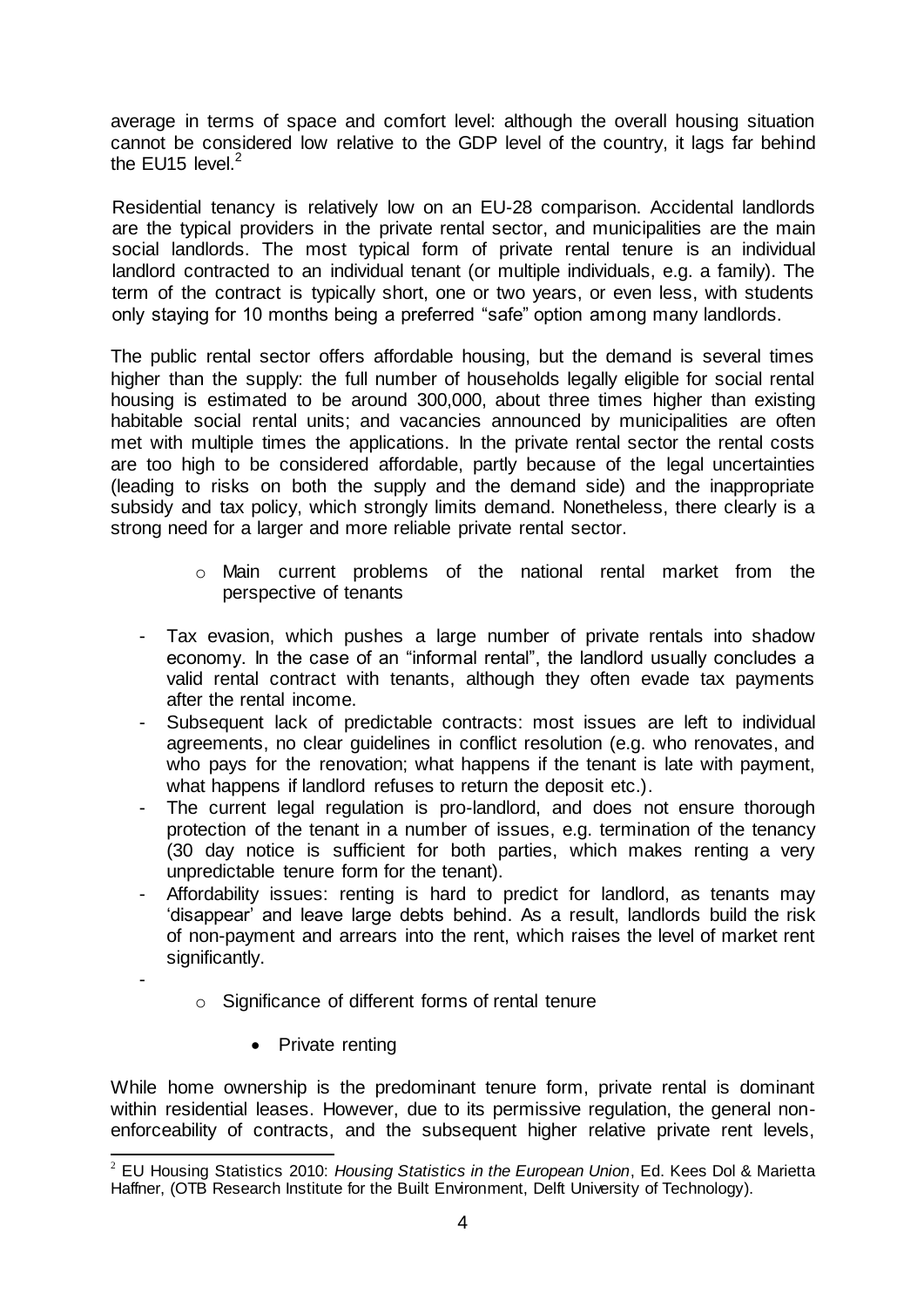private residential renting faces serious limitations. According to official statistics, private rentals account for 4% of the full housing stock, although expert estimates place it around 8%.

> "Housing with a public task" (e.g. dwellings offered by housing associations, public bodies etc)

In Hungary, rentals with and without a public task are clearly distinguished. As described earlier, official statistics show public rental to be around 3% and private rental at around 4% of the inhabited housing stock, although complementary information suggests slightly different percentages. As the typical social landlords are municipalities, which duly report their rental units, statistics on public function rentals can be considered reliable. Nonetheless, we can clearly state that the social rental sector has changed from a 'universal' to a 'residualized' sector in the last 20 years. The supply for social rentals (and even 'cost based rentals', which is public rental but with a rent level closer to market prices) is well below the demand, and the number of eligible households.

> o Some general recommendations to foreigners on how to find a rental home (including any specificities with respect to the position of foreigners on the national rental market)

**Although municipal housing may be lawfully available for all EU and EEA citizens, municipal decrees often give preference to long-time local residents with a disadvantageous social or economic situation. Due to this, and to the scarce supply of municipal housing, it is unlikely for foreign citizens without longstanding permanent residence in Hungary to obtain a municipal or social rental apartment. Accordingly this brochure focuses primarily on the private rental sector, and the main rules and practices of which the average renter coming from outside Hungary should be aware.** 

One important issue that foreign renters need to consider is that the vast majority of Hungary's landlords do not speak foreign languages, which makes dealing with them very complicated, even beyond legal and financial difficulties. Real estate agencies can be very helpful in this regard. A number of online real estate rental services are available too (e.g. <http://realestatehungary.hu/> and <http://www.alberlet.hu/en> are essentially for Hungarians, but they are available in English as well). However, agencies and services specializing on a foreign audience tend to charge significantly higher fees; they may be very helpful for would be renters with little knowledge of the language and a stable financial background, but less appropriate for prospective tenants with a tighter budget. These latter might have to take the more complicated road of getting informal (personal) help from locals, or getting to know the basics of the language.

While all administrative issues should go quite smoothly for EU and EEA citizens in every field of life in Hungary, the prevalence of black market makes private rental particularly simple for all renters with a strong purchasing power; and particularly risky for all renters with more limited means. Furthermore, prospective renters from outside the EU/EEA may have to face discrimination based on their cultural background or geographic origin.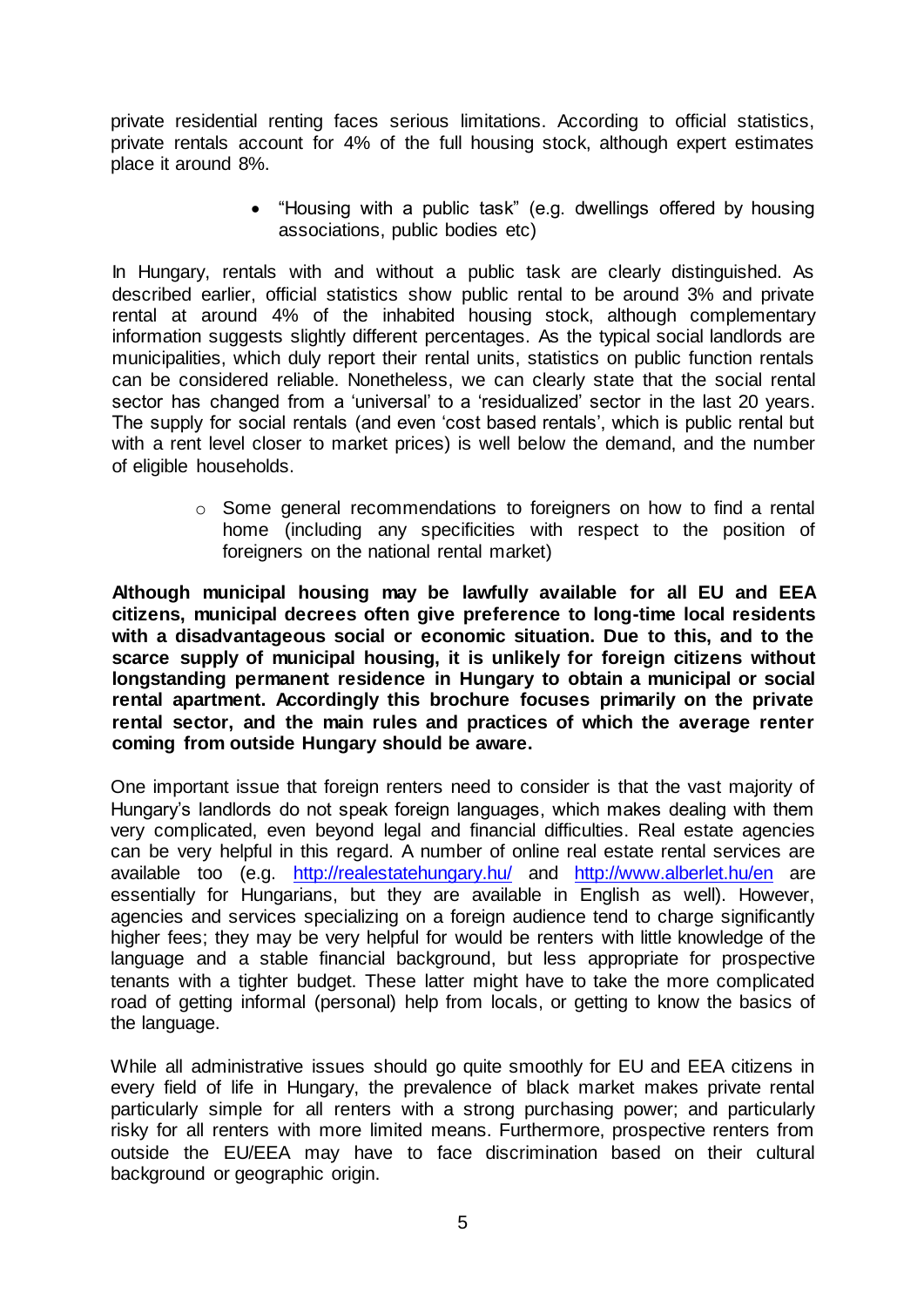While nominally Hungary is one of the least expensive countries of the EU, foreigners may find many of the rental units overpriced when considering their quality (this again due to risks being built into rents).

- o Main problems and "traps" (circa 5) in tenancy law from the perspective of tenants
- 1. Hungarian tenancy law does not secure an undisturbed, long-term tenancy relationship for the tenant. The legislation provides that the landlord may terminate open-ended tenancy contracts any time with a notice until the  $15<sup>th</sup>$ day of the month, to take effect on the last day of the following month. In addition, landlords usually also provide for the right of ordinary termination in the case of contracts concluded for a determined period.
- 2. In most cases, Hungarian tenancy law gives priority to the agreement of the parties. Furthermore, even in those cases where the law lays down certain rights and obligations, the legal practice considers that parties are free to deviate from these rules. Therefore, the legislation cannot be expected to address the potential conflict situations and it is crucial to examine the content of the tenancy agreement and make sure that it does not unilaterally favour the landlord.
- 3. Widespread tax evasion of landlords pushes a large part of the sector into the shadow economy. This leads, on the one hand to part of the tenancy relationships being undocumented, others dissimulated as free use. In these cases, landlords are willing to charge lower prices but the resolution of legal conflicts becomes very difficult. On the other hand, tax evasion also often results in a reluctance of landlords to agree to the tenant's registration at the local municipality, a declarative act necessary for accessing local services such as nursery schools and schools. Registration is, however, a right of tenants, also possible with a copy of the tenancy contract, without the landlord's express agreement.
- 4. Court procedures take long and their outcome is not entirely predictable in tenancy matters. Therefore, most lawyers are advising their clients to endeavour to reach an amicable solution instead of litigation.
- 5. Evictions are difficult to obtain and until final court decision, the tenant may claim the protection of its possession against the landlord. In order to avoid the resulting risks, landlords are often requiring the conclusion of a tenancy agreement in front of a notary public, including an undertaking by the tenant to leave the dwelling in the case of termination. As agreements concluded in front of a notary public may be directly executed (i.e. without court decision), tenants need to pay special attention not end up in an unfavourable situation (e.g. not being able to contest unlawful termination before eviction).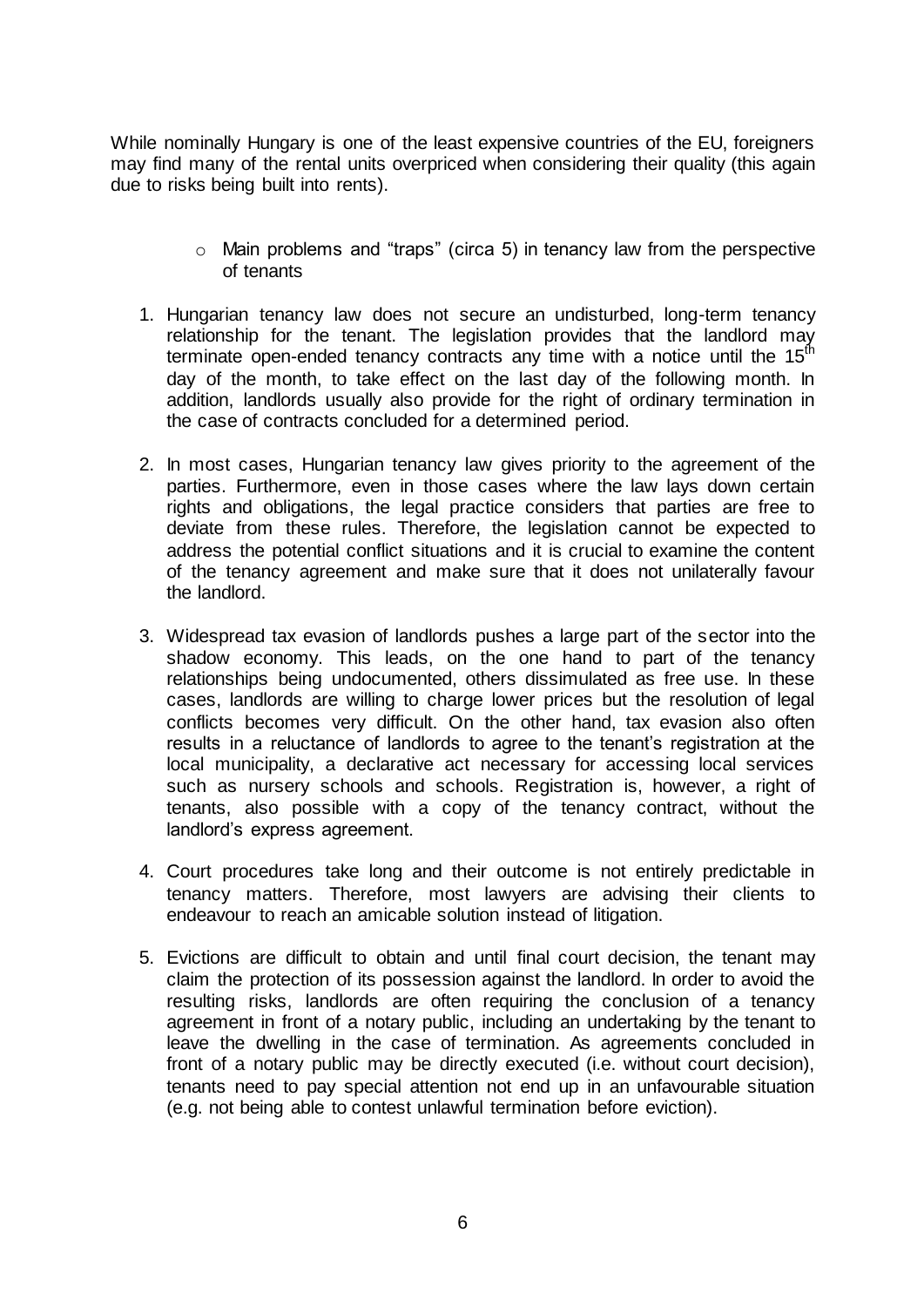#### **Important legal terms related to tenancy law**

| <b>Hungarian</b>   | <b>English</b>                                          |  |  |
|--------------------|---------------------------------------------------------|--|--|
| Albérlet           | Sub-tenancy (colloquially used as a synonym of tenancy) |  |  |
| Albérlő            | Sub-tenant (colloquially used as a synonym of tenant)   |  |  |
| <b>Bérlet</b>      | Tenancy                                                 |  |  |
| Bérlő              | Tenant                                                  |  |  |
| Bérbeadó           | Landlord                                                |  |  |
| Bérleti szerződés  | Tenancy contract                                        |  |  |
| Bíróság            | (Civil) court                                           |  |  |
| Értesítés          | <b>Notice</b>                                           |  |  |
| Felmondás          | Termination                                             |  |  |
| Fizetés            | Payment                                                 |  |  |
| Határozatlan idejű | Indefinite term                                         |  |  |
| Határozott idejű   | Definite term                                           |  |  |
| Hiba               | <b>Defect</b>                                           |  |  |
| Ingatlan           | Real estate                                             |  |  |
| Javítás            | Repair                                                  |  |  |
| Kaució             | Deposit                                                 |  |  |
| Kilakoltatás       | Eviction                                                |  |  |
| Közös költség      | Common costs (shared costs in multifamily buildings,    |  |  |
|                    | usually condominiums and cooperatives)                  |  |  |
| Lakbér             | Rent                                                    |  |  |
| Nettó lakbér       | Net rent (excluding common costs and utilities)         |  |  |
| Bruttó lakbér      | Gross rent (including common costs and utilities)       |  |  |
| Szerződés          | Contract                                                |  |  |
| Szerződéskötés     | Conclusion of contract                                  |  |  |
| Szerződésszegés    | <b>Breach of contract</b>                               |  |  |
| Rezsi              | <b>Utilities</b>                                        |  |  |
| Társasház          | Condominium                                             |  |  |
| Tulajdonos         | Owner                                                   |  |  |
| Végrehajtó         | <b>Bailiff</b>                                          |  |  |
| Zálog              | Pledge                                                  |  |  |

#### **2. Looking for a place to live**

#### **2.1. Rights of the prospective tenant**

 What bases for discrimination in the selection of tenants are allowed/prohibited? What about, for example, status as a foreigner, student, unmarried partner, or person with a short-term work contract?

Act 125/2003 on equal treatment and the promotion of the equality of chances ("Antidiscrimination Act") applies to tenancy contracts as well. The Antidiscrimination Act provides that *"natural persons and groups of persons residing in the territory of Hungary, legal persons and organisations without legal personality need to be treated with the same respect and diligence, and with equal considerations for the individual*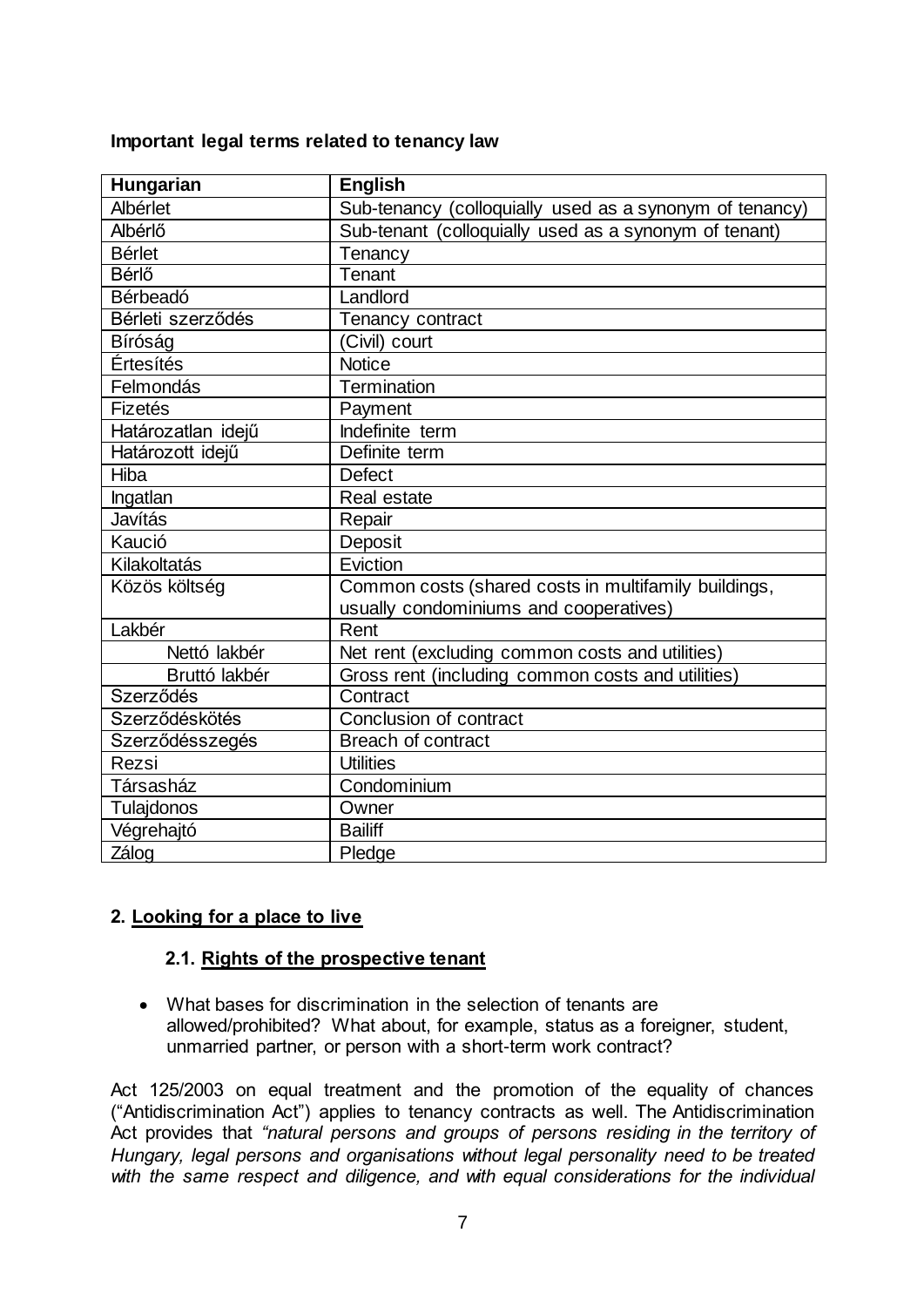*perspectives"*. The Antidiscrimination Act further provides that persons or a group of persons cannot be subject to direct or indirect discrimination based on their real or perceived characteristics, in particular their gender, race, colour, nationality, belonging to a nationality, mother tongue, handicap, health situation, religious or political belief, marital status, motherhood (pregnancy) or fatherhood, sexual orientation, age, social origin, financial situation, part time work or determined work contract, belonging to a representative body/advocacy group, etc.

The equal treatment obligation applies on the first place to public bodies. In the field of housing, a specific provision prohibits direct or indirect discrimination regarding housing subsidies, reductions or interest subsidy by the State or the municipalities; as well as in the course of the sale or lease of State or municipality owned dwellings and building plots.

In the case of private landlords, the Antidiscrimination Act provides that they have to respect the requirement of equal treatment when making an open offer for the conclusion of a contract or asking for an offer. This situation would also include the selection of tenants by a private landlord in case a newspaper or internet advertising is placed. There is however no standing practice in such cases and proving discrimination may often be difficult in an individual case.

 What kinds of questions by the landlord are allowed (e.g. on sexual orientation, intention to have children etc)? If a prohibited question is asked, does the tenant have the right to lie?

Hungarian tenancy law does not address the phase of selection of tenants. Thus, the questions that may be asked by the landlord, the consequences of discriminative questions, and the tenant's right or prohibition to give a false answer are not addressed either.

Formal regulation is very limited in this regard. Landlords can generally be expected to assess their prospective tenants' legal and financial situation; and only to the extent they need to know that the tenant will be able to cover rent and utilities. Most landlords will avoid asking any questions that do not directly influence the safety of the dwelling and the profitability of their contract (e.g. despite Hungary's relatively strict take on same sex couples, the typical landlord will not turn down a tenant based on sexual orientation). On the other hand, many will discriminate based on ethnicity if they associate low income with an ethnic group (e.g. Roma population, immigrants from third world countries), although most of them will do so covertly.

• Is a "reservation fee" usual and legal (i.e. money charged by the landlord to allow the prospective tenant to participate in the selection process)?

This procedure is very unusual on the Hungarian rental market, and illegal in the case of public sector rentals.

 What kinds of checks on the personal and financial status of the tenant are usual and legal (e.g. the landlord requiring an independent credit report)?

On the private rental market, informal checks are usual, which are often limited to the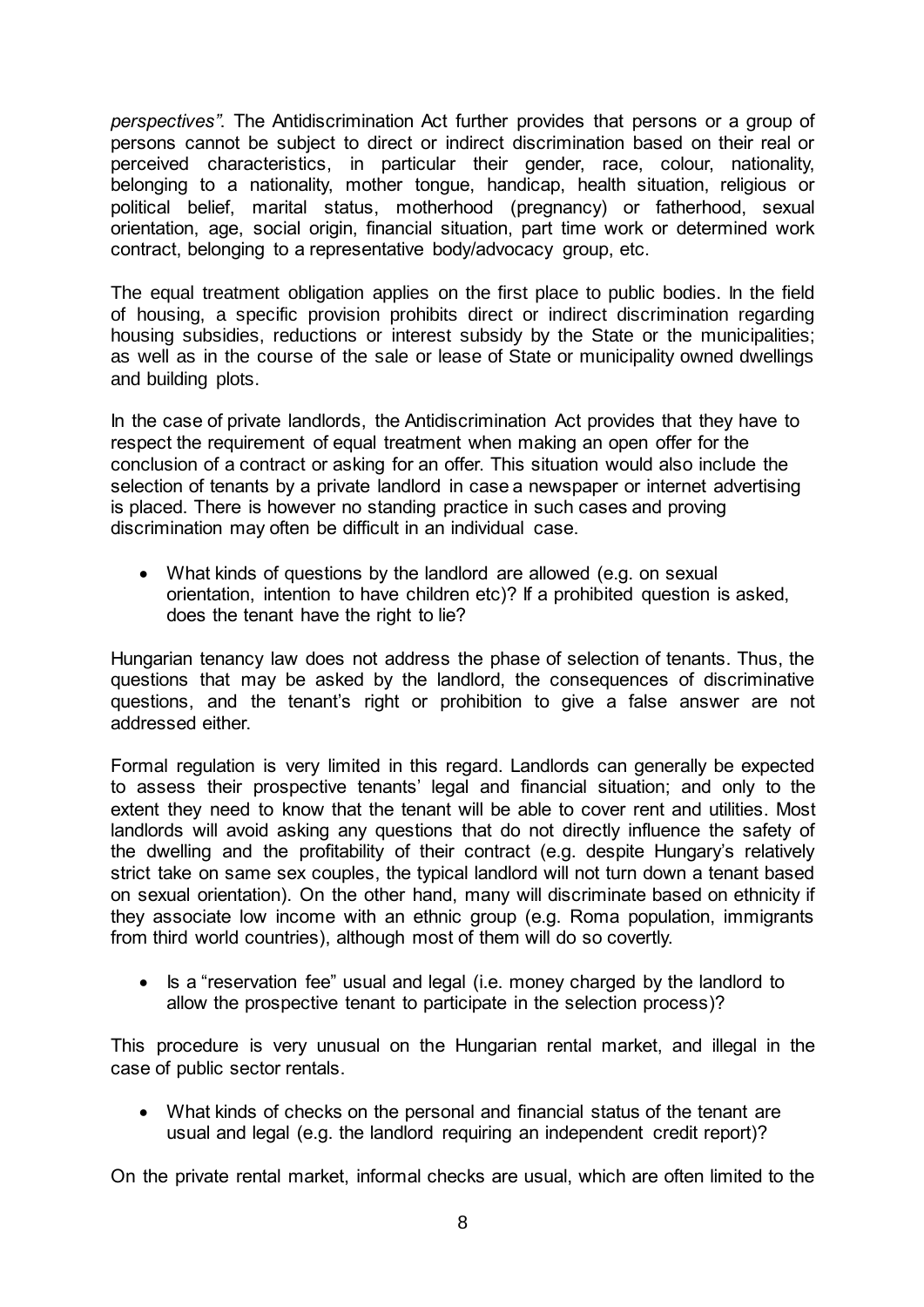landlord assessing the tenant based on visual cues, or the landlord asking general questions about the tenant's job, the goal of moving to the rented apartment etc. A central information system on 'bad landlords' or 'bad tenants' is not available in Hungary.

 What is the role of estate agents in assisting the tenant in the search for housing? Are there other bodies or institutions assisting the tenant in the search for housing?

Real estate agents assist in the selection of tenants and landlords; they merely facilitate matching the parties, but do not provide an in-depth assessment of either party's reliability. They do not take formal responsibility for the outcome; although in practice some agents may (informally) provide the option of finding a replacement for the landlord if one tenant leaves after a very short period (e.g. 3 months).

There are no formal associations helping tenants to find suitable rental housing. The National Association of Tenants provided legal aid until 2002, when it had to discontinue its activity due to lack of funding. This aid, however, aimed at helping tenants who already reside in a rented dwelling, rather than assist tenants in finding a place to rent.

 Are there any accessible "blacklists" (or equivalent mechanisms) of bad landlords/tenants? Is there a system for rating and labelling preferred landlords/tenants?

There is no full and generally available blacklist of bad landlords/tenants. There are attempts on behalf of real estate agencies as well as individuals to create such blacklists; however, their publication is considered a violation of privacy law. Therefore, the lists remain informal, limited to a number of individuals who agree to share their negative experience, or internal to real estate agencies. Real estate agencies may claim to verify of tenants based on constantly updated black lists, but there is no reliable information on the completeness of these lists.

# **2.2. The rental agreement**

 What are the requirements for a valid conclusion of a rental contract (is written form necessary; is registration necessary and if yes, what kinds of fees apply lawfully)?

Tenancy contracts need to be concluded in writing in order to be valid, in both the public and the private rental sector. In line with the civil law practice, the requirement for written form is considered to be met if the declarations of the parties are signed by the corresponding party (these do not need to be in one single document). Agreement by postal correspondence, telegrams and telefax may also be recognized as a contract concluded in writing.

Apart from the written form, the Hungarian legislation does not provide for further formal requirements for the conclusion of the tenancy contract. There is no fee stamp required and contracts do not need to be registered. At the same time, it is of course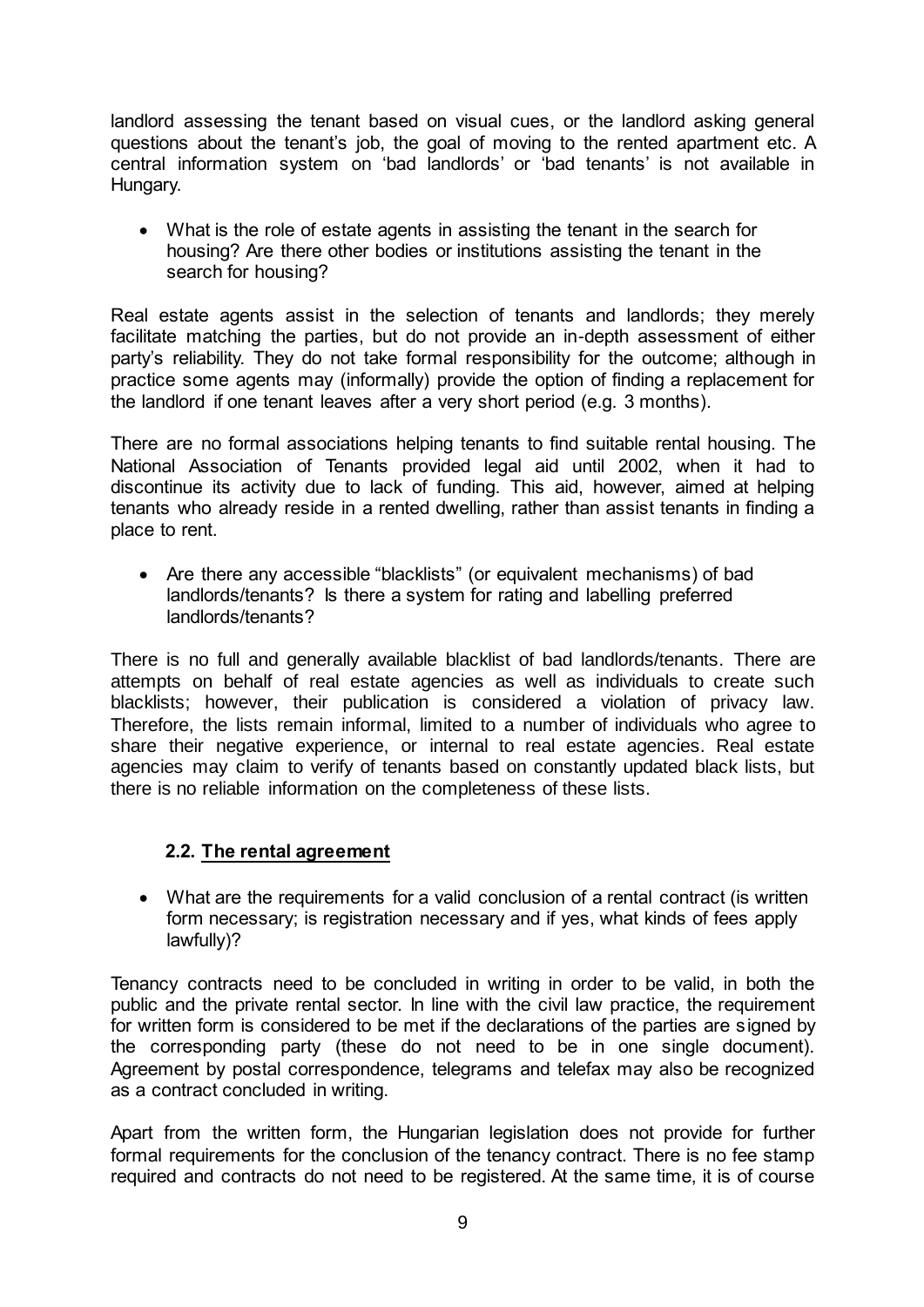in principle mandatory for the landlord to declare the incomes from the tenancy contract in the context of the regular tax declarations.

The parties have the option to conclude the contract in front of a notary public, which makes it directly enforceable. This costs about one or two months' rent.

- What is the mandatory content of a contract?
	- $\circ$  Which data and information must be contained in a contract?

Hungarian tenancy law does not define mandatory minimum requirements of a tenancy contract. However, for the valid conclusion of a contract, the parties need to agree in the essential terms. The most basic ones are the identification of the dwelling (typically the address) and the amount of monthly rent.

The legal environment of private renting is flexible to the extent that in some cases even these may be omitted; however, it is recommended to have at least as much clearly stated in the contract. Other aspects of the tenancy may be agreed in the contract, although it is not required for its validity.

> o Duration: open-ended vs. time limited contracts (if legal, under what conditions?)

Tenancy contracts may be time limited or open-ended, according to the parties' agreement. The law does not provide for mandatory maximum or minimum duration, and there is no provision on the prolongation of tenancy contracts either.

The main difference between limited time and open-ended contracts lay in the possibilities for termination and enforcement: open-ended contracts can be terminated by virtue of law any time with appropriate notice, while this option is not available for tenancy contracts for a determined period. In line with general practice, however, the parties may agree to provide for such an option in time limited contracts, too. Another significant difference is that in the case of time limited contracts, eviction may be directly initiated after the expiry of the term.

> o Which indications regarding the rent payment must be contained in the contract?

Hungarian tenancy law does not specify the indications necessary for specifying the obligation of rent payment. In any case, it is recommended to agree on the periodicity of rent payment (typically per month), the due date of rent payment and the method of payment. It is also recommended to fix the method and regularity of payment of the utilities.

• Repairs, furnishings, and other usual content of importance to tenant

In Hungarian tenancy law, parties have a large freedom to agree on the maintenance and furnishings of the dwelling, as well as and other details of the tenancy relationship.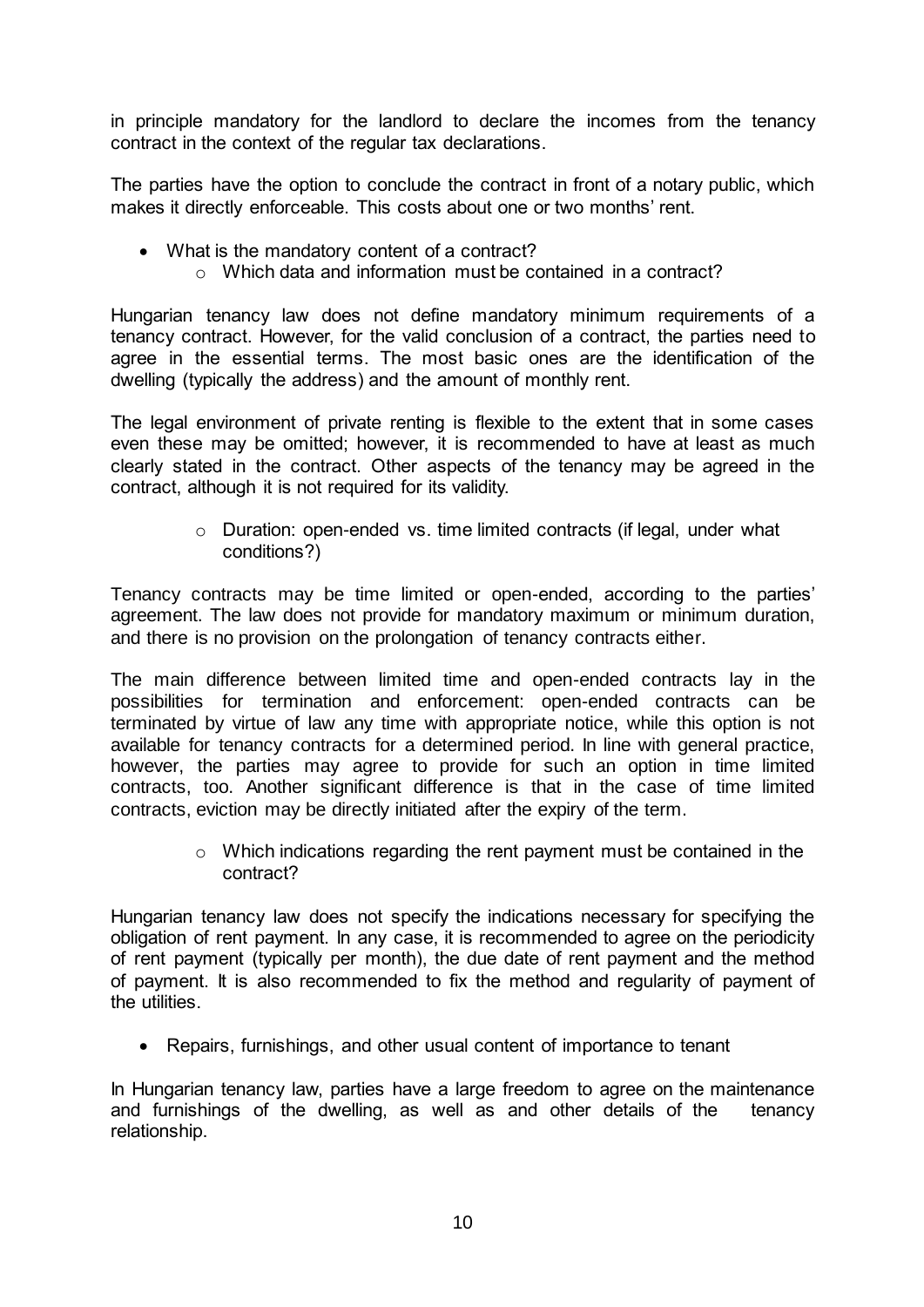• Is it legal for the landlord to shift the costs for certain kinds of repairs (if yes, which?) to the tenant?

Under Hungarian tenancy law, the parties may freely agree on the sharing of responsibilities for the maintenance of the building, the dwelling and its equipment.

As a rule, the landlord needs to ensure the maintenance of the building, the continuous running of the central devices of the building and the fitting of defects in the premises in common use and in their equipment. The parties may, however, decide otherwise, in which case the tenant is entitled to rent reduction.

The bearing of the costs of maintenance, renewal, and replacement of the floors, windows and the equipment of the dwelling is subject to the agreement of the parties. In lack of such an agreement, the costs of maintenance and renewal are borne by the tenant, the costs of replacement and exchange by the landlord.

In the case of municipal rentals on a social basis, the maintenance, renewal and replacement obligations mentioned above are borne by the tenant, who will be entitled to a corresponding rent reduction.

• Is the landlord or the tenant expected to provide furnishings and/or major appliances?

As a main rule, the landlord is expected to provide major appliances. According to tenancy law, the landlord is bound to hand over the dwelling to the tenant together with the appliances corresponding to the comfort category of the dwelling, in a state suitable for proper use. The dwelling is suitable for proper use if the parts of the central equipment of the building located in the dwelling and the appliances of the dwelling are functioning.

The parties may however agree that instead of the landlord, the tenant makes the dwelling suitable for proper use and equips it with the appliances corresponding to its comfort category. This agreement needs to lay down the reimbursement of the related costs and its conditions,

The furnished or unfurnished state of the dwelling is however entirely left to the discretion of the parties. Landlords are advertising the dwelling in a furnished or unfurnished state. In the case of furnished dwellings, the details of the furniture may be discussed among the parties and landlords are often willing to try to accommodate the tenants' wishes.

> $\circ$  Is the tenant advised to have an inventory made so as to avoid future liability for losses and deteriorations (especially in the case of a furnished dwelling)?

An inventory of furnishings and of other equipment is not mandatory, but it is recommended to avoid difficulties at the end of the tenancy relationship. Typically, an inventory may be prepared by the landlord and annexed to the contract upon agreement of the tenant.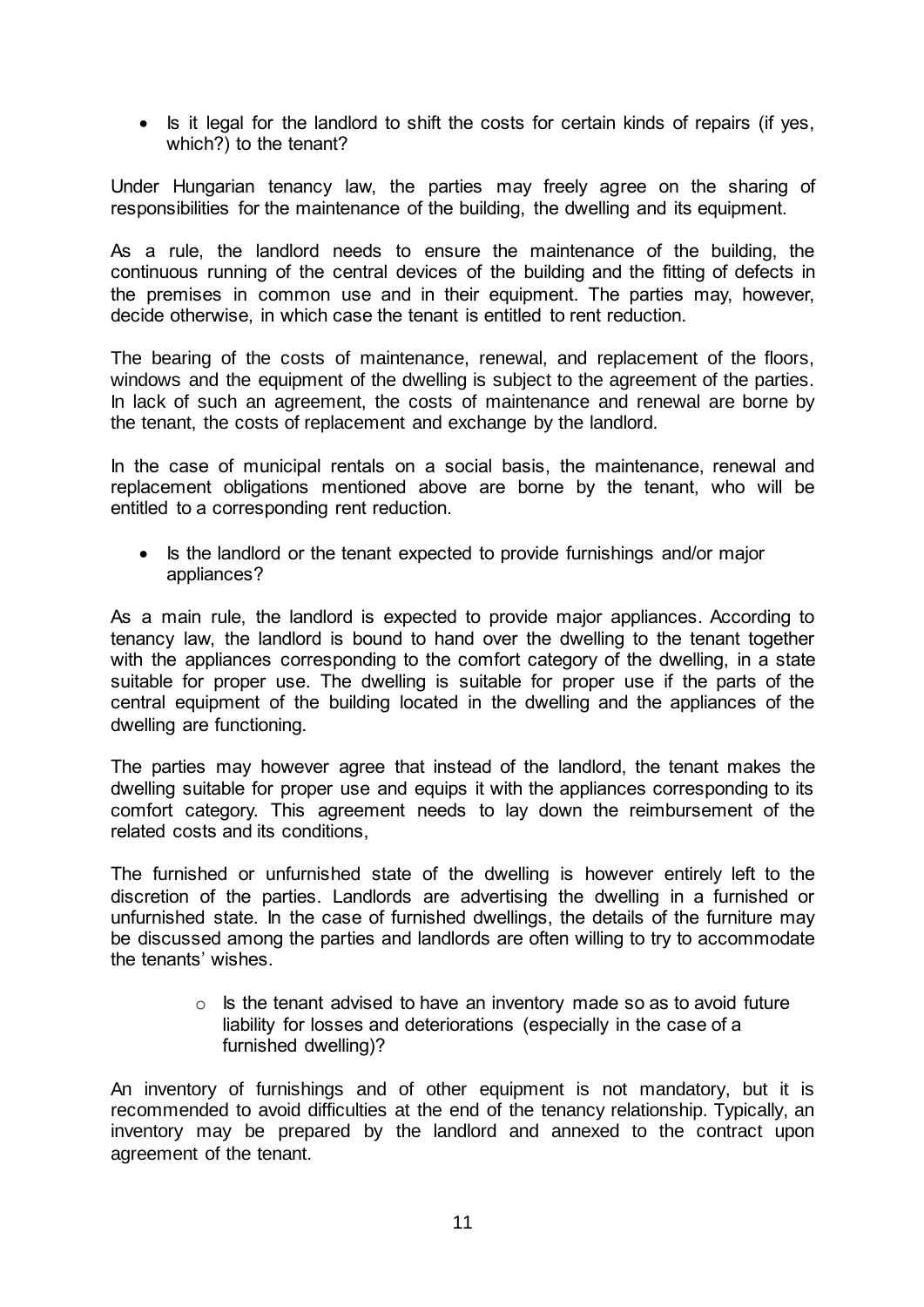o Any other usual contractual clauses of relevance to the tenant

In line with the main governing principle of freedom of contract, private tenancy agreements may address any aspect of relevance to the parties. The clauses included by landlords are usually formed by the landlord's previous experience with tenants and typically covers issues such as deposit, termination options, and consequences of termination (undertaking by the tenant to move out), allowed uses and details of the use (possibility to keep pets, make noises), possibility to accommodate other persons and to sublet, cases of compulsory notification of the landlord, etc.

- Parties to the contract
	- $\circ$  Which persons, though not mentioned in the contact, are allowed to move into the apartment together with the tenant (partner, children etc.)?

In the case of private dwellings, the tenant may only accommodate his or her minor child and the grandchild born during their cohabitation without the agreement of the landlord. For other persons moving in with the tenant, the written consent of the landlord is needed. In the case of joint tenancy or co-tenancy, the written consent of the other joint tenant or co-tenant is also needed.

The tenants of municipal dwellings can freely accommodate their closest relatives, meaning their spouse, children, their accommodated child's children, or their parents. In all other cases, the consent of the municipality is required and the conditions for the consent are provided in the relevant municipal decrees. The persons accepted to move in with the tenant are lawful users of the dwelling, although they are themselves not in the position of the tenant and are not in a legal relationship with the landlord; and their right to use the dwelling depends on the terms of the tenancy contract.

> $\circ$  Is the tenant obligated to occupy the dwelling (i.e. to use as tenant's primary home)?

In the case of private dwellings, there is no such obligation. However, in line with the freedom of contract, the parties may provide so in the tenancy agreement.

In municipal dwellings, the municipal decree may provide that the tenant is obliged to live in the dwelling. In this case, the tenant must notify the landlord if he/she intends to take a leave for more than two months. Unless the failure to notify can be justified, undeclared absence could be grounds for the termination of the contract, which is justified by the strong demand for municipal (affordable) housing.

- $\circ$  Is a change of parties legal in the following cases?
	- divorce (and equivalents such as separation of non-married and same sex couples);

Divorce or separation may indeed affect the tenancy agreement. In these cases too, Hungarian legislation gives priority to the agreement of the parties, guaranteeing at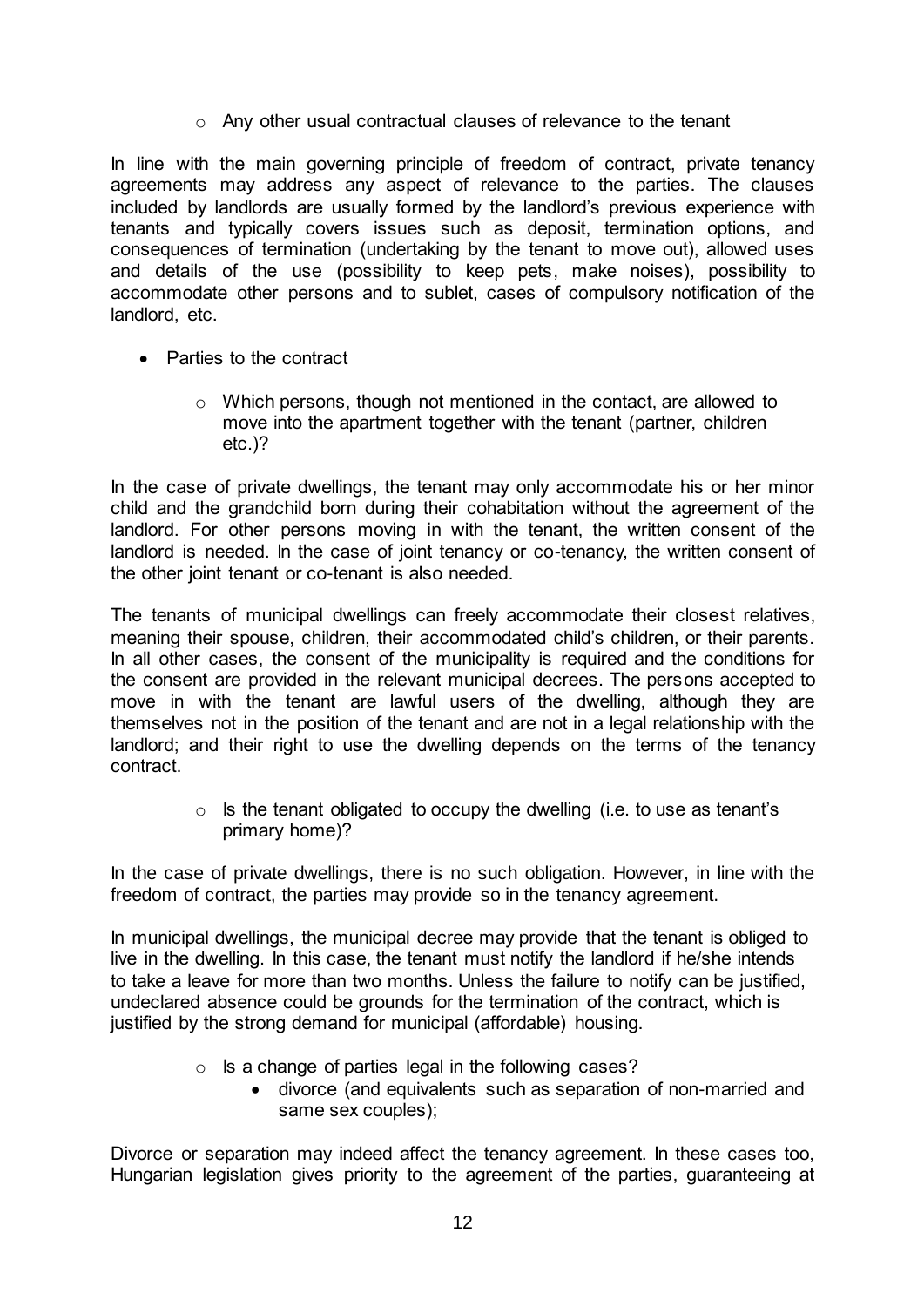the same time the right of use of the dwelling of the common minor child.

If the parties cannot agree, they can demand the decision of a civil court. In case the parties were joint tenants, the main rule is the sharing of the use of the dwelling among the parties (this means that the parties may use certain rooms and other premises exclusively, others jointly). In case one of the parties was the individual tenant, the main rule is that the Court grants this party the right to use the dwelling. The shared use of the dwelling is nonetheless also possible in certain circumstances, in particular in order to ensure the habitation of the minor child.

> • apartments shared among students (in particular: may a student moving out be replaced without permission of the landlord);

With regard to an apartment shared among students, Hungarian law does not contain any specific rules; instead, the general rules regarding shared tenancies apply. Sharing a dwelling is possible in the form of joint tenancy (when all tenants are entitled to use the whole dwelling and they conclude a joint agreement with the landlord) or co-tenancy (when tenants may use a specific room and certain premises of the dwelling exclusively, others jointly and they conclude individual agreements with the landlord).

In both cases, the moving in of a new tenant is only possible upon agreement with the landlord (in the case of joint tenancy, by amending the contract, in the case of cotenancy, by concluding a new co-tenancy agreement with the landlord).

• death of tenant;

In the case of private tenancy, Hungarian law does not foresee an automatic right of continuation in the event of the death of the tenant. Such rights are only foreseen in the case of municipal dwellings. In this case, as a rule, those persons who had the right to move in with the tenant and who lived with the tenant at the time of his/her death may continue the tenancy (the spouse, the tenant's child and the child of the co-habiting child, the tenant's parent, in this order if they don't agree otherwise).

Under certain conditions, upon agreement of the landlord, the maintainer may also continue the tenancy of both private and public dwellings. In this case, the maintainer has priority over the other persons entitled to continue the tenancy. In either case, the person continuing the tenancy is obliged to ensure the use of the dwelling for those who lived rightfully in the dwelling at the time of the death of the tenant.

• bankruptcy of the landlord;

In the case of bankruptcy of the landlord, in theory, the tenant may continue to use the dwelling, unless the agreement between the landlord and the mortgagor specifies that the dwelling has to be auctioned in an inhabited state and the tenancy agreement was concluded despite this provision. However, in practice, landlords would seek to terminate the tenancy agreement in such a case, as the inhabited state significantly lowers the market price of the dwelling.

o Subletting: Under what conditions is subletting allowed? How can an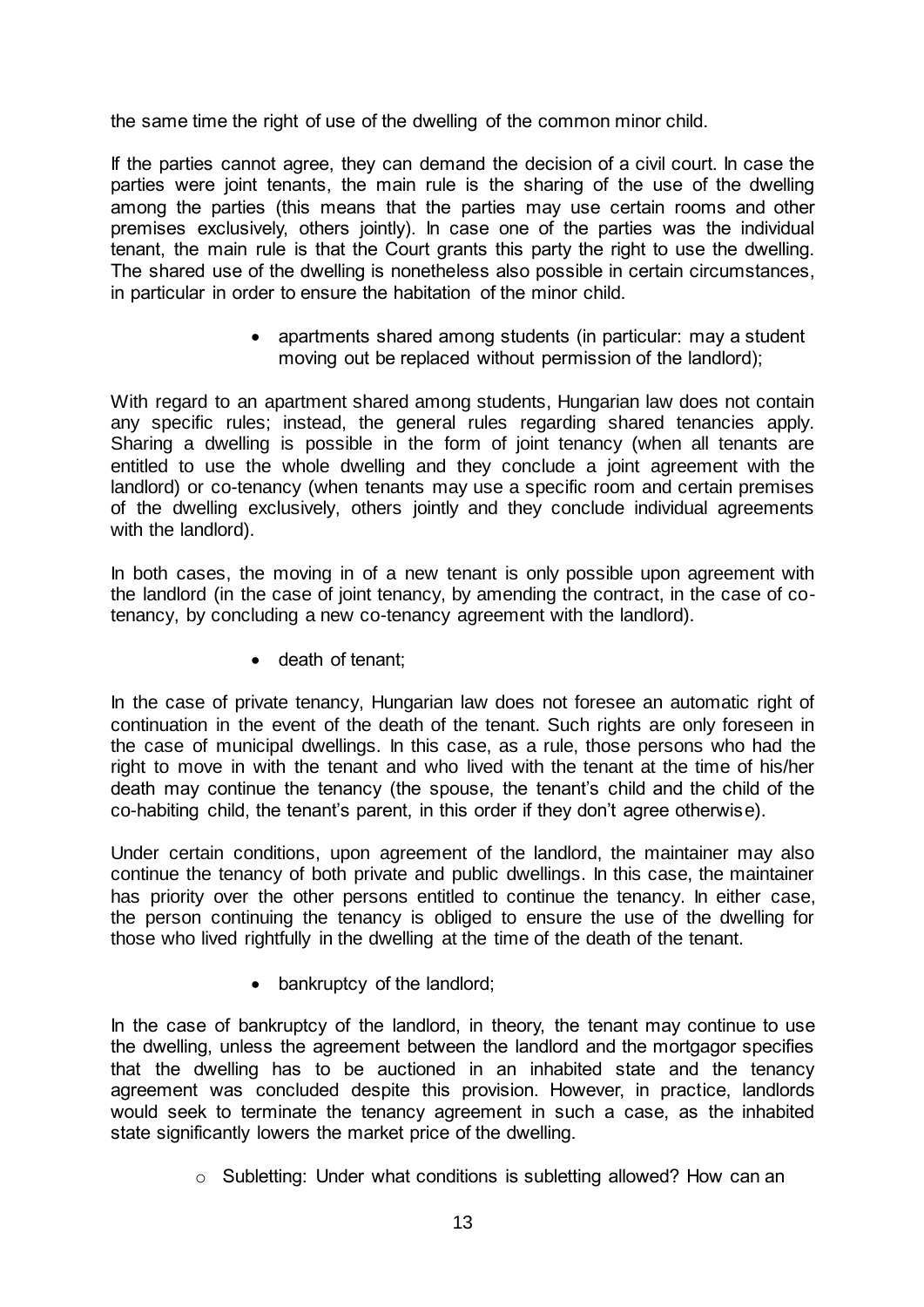abuse of subletting (when the tenant is offered not an ordinary lease contract but only a sublease contract) be counteracted?

In Hungary, in the everyday language, subletting is often used as a synonym of lease. Under Hungarian law, however, the legal term of subletting refers to the sublease of the dwelling or part of the dwelling by the tenant.

The tenant is permitted to sublet the apartment or part of it upon the agreement of the landlord. In order to be valid, the sublease contract needs to be concluded in writing. In the case of municipal dwellings, the conditions of agreeing to subletting are defined in the relevant municipal decree.

In view of the priority of the principle of freedom of contract and the lack of significant tenant protection, the phenomenon of abuse of subletting is not a problem in Hungary.

> $\circ$  Does the contract bind the new owner in the case of sale of the premises?

In principle, yes, the sale of the dwelling in itself does not affect tenancy, unless it is specified otherwise in the tenancy contract (e.g. a contract clause could state that the tenancy is terminated with the sale of the dwelling).

However, the market price of an inhabited dwelling is significantly lower, and therefore landlords would typically seek to terminate the tenancy contract in the case of sale. Tenancy agreements often contain a general right of termination by the landlord, which could be used in such a case. In the alternative, a landlord would typically endeavor to agree with the tenant in an amount of compensation for earlier leave.

- Costs and Utility Charges
	- o What is the relevant legal regulation of utilities (i.e. the supply of water, heating and electricity)? Must the landlord or the tenant conclude the contracts for provision of utilities?

In Hungary, there is no unified legal framework regulating the system of public services. Therefore, there is no general definition or categorization of these services either. The relevant rules are contained in the sector laws (e.g. Act 209 of 2011 on Water Public Utility Supply, Act 18 of 2005 on District Heating, Act 86 of 2007 on Electricity). In addition, the conditions are provided in the general non-negotiable service agreements of the providers.

The usual utilities that can be considered "basic" are the supply of gas, electricity, water and sewage services, district heating and waste management (the latter two may qualify as communal services); and the maintenance of the building (condominium fee). Additional services may include phone (mobile phone), television, radio and internet services, postal services, etc.

As a result of the fragmented regulation, there are also differences among the different utilities as regards the position of consumer. In the case of gas and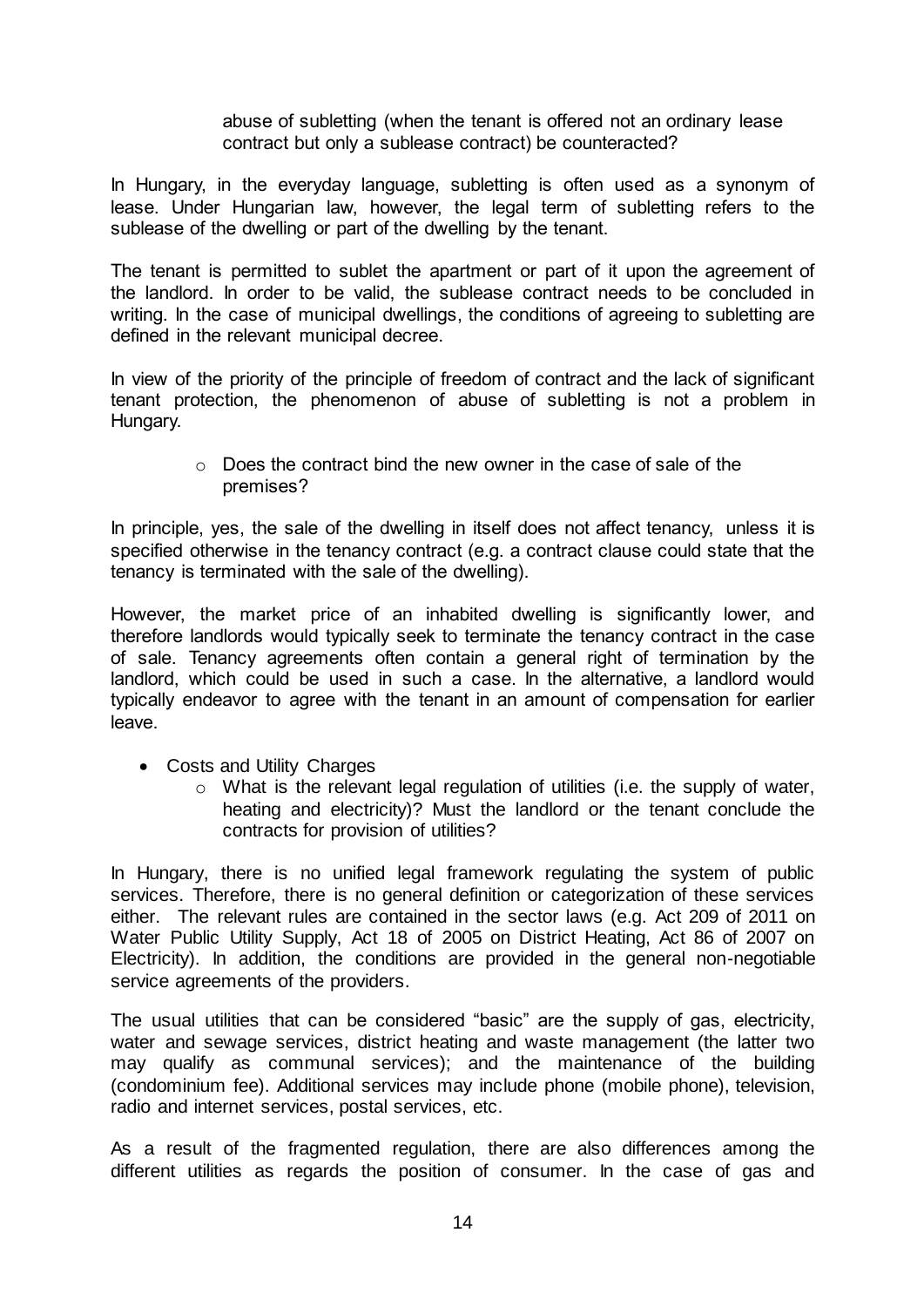electricity, the consumer is the direct user of the services. In the case of drinking water supply, district heating and waste management, the consumer is the community of inhabitants of the dwelling, and the owner of the flat is the "separate user" or "fee payer".

In practice, the landlord and the tenant can agree if one or the other will contract with the utility providers. Landlords will however typically prefer to remain the contracting party for a number of reasons (e.g. control over consumption, avoidance of additional administrative fees, and in many cases tax evasion). Landlords have a strong incentive to closely follow the payment of utilities as in reality, irrespective of the option chosen, the owner will be held responsible for the arrears made by the tenant.

Utility services could either be paid directly by the tenants, in which case the tenant pays by payment order, and presents the proof of payment to the landlord; or they could be paid by the landlord, who will then show the paid orders to the tenant. In any case, both solutions suppose a regular direct contact between the landlord and the tenant.

o Which utilities may be charged from the tenant by the landlord? What is the standard practice?

Hungarian tenancy law does not address the payment of utilities which is therefore subject to the agreement of the parties. The landlord can lawfully demand that the tenant cover all the costs of the utilities that they use while living in the dwelling. In the case of condominiums, this usually also means the 'common cost' of condominiums, which covers the general management, cleaning, maintenance of the shared parts of the building etc. The 'common cost' also often contains a part paid into the building renovation fund, which is typically a long term goal benefiting the owner. Although in the strict sense, this part of the fee is not related to the actual use by the tenant, in practice the full amount of 'common cost" is charged on the tenant.

> o Is the tenant responsible for taxes levied by local municipalities for the provision of public services (e.g. for waste collection or road repair)?

As mentioned previously, in Hungary, the payment of service fees is subject to the agreement of the parties. In line with the general practice, the waste collection fees, as fees relating to the use of the dwelling are borne by the tenant. Additional costs not directly related to the actual use would primarily be addressed to the landlord (e.g. a contribution to road repair) and typically also borne by the owner.

> $\circ$  Is it lawful to shift condominium costs, and if yes, which ones, onto the tenant (e.g. housekeeping costs)?

As above, the sharing of the payment of common costs of a condominium is not regulated by law. Accordingly, landlords usually charge the whole amount on the tenants, although it may include fees to be used for longer term goals beyond the maintenance of the building.

- Deposits and additional guarantees
	- o What is the usual and lawful amount of a deposit?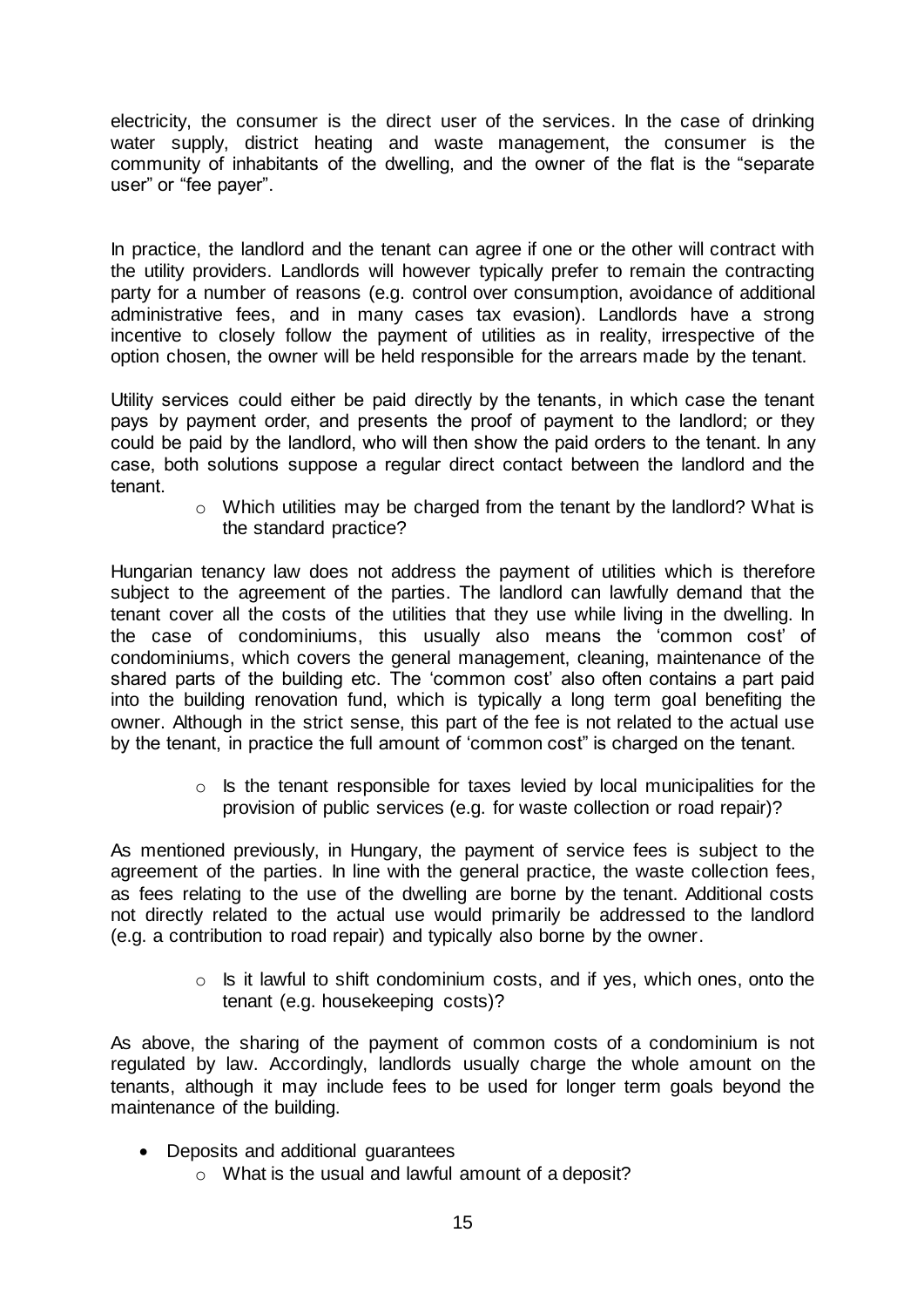The lawful amount is, as of March 2014, up to three months' rent. In practice, landlords often accept a lower amount, e.g. 1-2 months' rent. On the high end of the market though, some landlords may charge significantly higher deposits (e.g. up to 6 months' rent). As of March 2014, the law provides that in this case, the tenant may turn to court to lower the excessive amount of deposit.

> $\circ$  How does the landlord have to manage the deposit (e.g. special account; interests owed to the tenant)?

There is no specific regulation in place regarding the management of the deposit during the tenancy. It is therefore up to the parties to agree on the management including on the beneficiary of the interests, In lack of such an agreement, the landlord is free to decide on these issues.

 $\circ$  Are additional guarantees or a personal guarantor usual and lawful?

The legislation does not exclude that the parties agree on the provision of additional guarantees in the case of tenancy relationships (e.g. a personal guarantor). However, it is not common to have recourse to other guarantees that the deposit,

o What kinds of expenses are covered by the guarantee/ the guarantor?

#### **3. During the tenancy**

#### **3.1. Tenant's rights**

- Defects and disturbances
	- $\circ$  Which defects and disturbances are legally relevant (e.g. mould and humidity in the dwelling; exposure to noise e.g. from a building site in front of the dwelling; noisy neighbours; occupation by third parties)?

'Defect' of a dwelling does not have a general definition in Hungary. The landlord has to warrant that the dwelling corresponds to the provisions of the contract during tenancy. Furthermore, as mentioned previously, as a main rule, the landlord needs to ensure the maintenance of the building and its central devices, and the fitting of defects in the premises in common use and in their equipment; and – unless otherwise agreed by the parties - bear the costs of replacement and exchange of the floors and tiles, doors, windows and the equipment of the dwelling.

In lack of a legal regulation of defects, the agreement of the parties and a case-bycase assessment is relevant. Mould and humidity would typically qualify as a defect. Exposure to noise could also qualify as a defect in particular if the level of noise would affect the proper use of the dwelling (e.g. if it goes beyond the limits of acceptable noise defined in the legislation on environmental noise levels). In the case of occupation by third parties, the tenant is entitled to demand protection of possession on its own right, in a non-litigious procedure.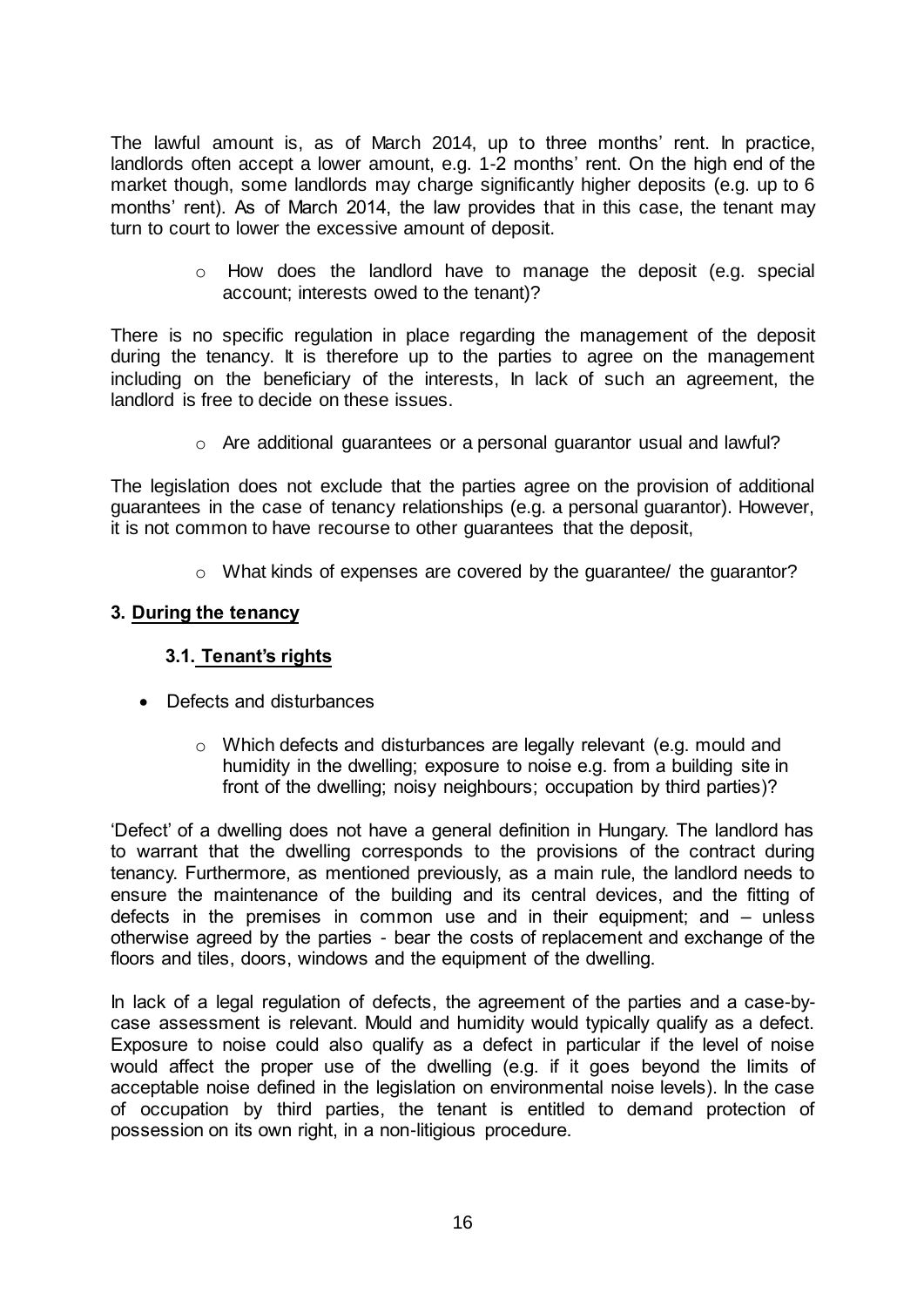o What are the tenant's remedies against the landlord and/or third parties in such situations (e.g. unilateral rent reduction vs. rent reduction to be allowed by court; damages; "right to cure" = the landlord's right to repair the defect; the tenant first repairs the defect and then claims the costs from the landlord)

In line with the general provisions on warranty, in the case of defects, the tenant may ask for repair, request an appropriate lowering of the rent payment, correct the defect on the cost of the landlord or  $-$  in the case of an important defect - terminate the tenancy relationship.

In line with the provisions of tenancy law and court practice, if a tenant notices a warranty defect in the rented dwelling, he/she has to inform the landlord in writing about it and request the landlord to repair the defect. If the landlord does not fix the defect communicated to him within the appropriate deadline specified by the tenant in the written notice, the tenant has the right to fix the defect, and demand compensation from the landlord.

With regard to the maintenance obligation of the landlord outside the scope of warranty, Hungarian tenancy law provides that the landlord needs to carry out his/her maintenance obligations:

- in the case of life threatening defects, defects endangering the condition of the building, and the defects practically impeding the proper use of the dwelling or of the neighbouring dwelling without delay,
- in the case of other defects at the time of the maintenance or renewal of the building.

In case the landlord does not correct the defects requiring immediate intervention, the tenant may do so and request the reimbursement of the costs in one sum from the landlord.

In case of other defects, if the landlord does not carry out his/her maintenance obligation despite the request from the tenant, at the time of the maintenance or renewal of the dwelling, the tenant may ask the court to oblige the landlord to correct the defect, or may carry out the works instead and on the expenses of the landlord.

- Repairs of the dwelling
	- o Which kinds of repairs is the landlord obliged to carry out?

As mentioned above, in line with the landlord's warranty obligation, he/she needs to do all repairs necessary to ensure that the dwelling corresponds to the contractual provisions, Furthermore, unless the parties agree otherwise, the landlord needs to ensure the maintenance of the building and its central devices, and the fitting of defects in the premises in common use and in their equipment; and – unless otherwise agreed by the parties - bear the costs of replacement and exchange of the floors and tiles, doors, windows and the equipment of the dwelling.

It follows from the previous answer that in lack of relevant provisions of the tenancy contract, the landlord is not bound to specific deadlines to fix a defect that only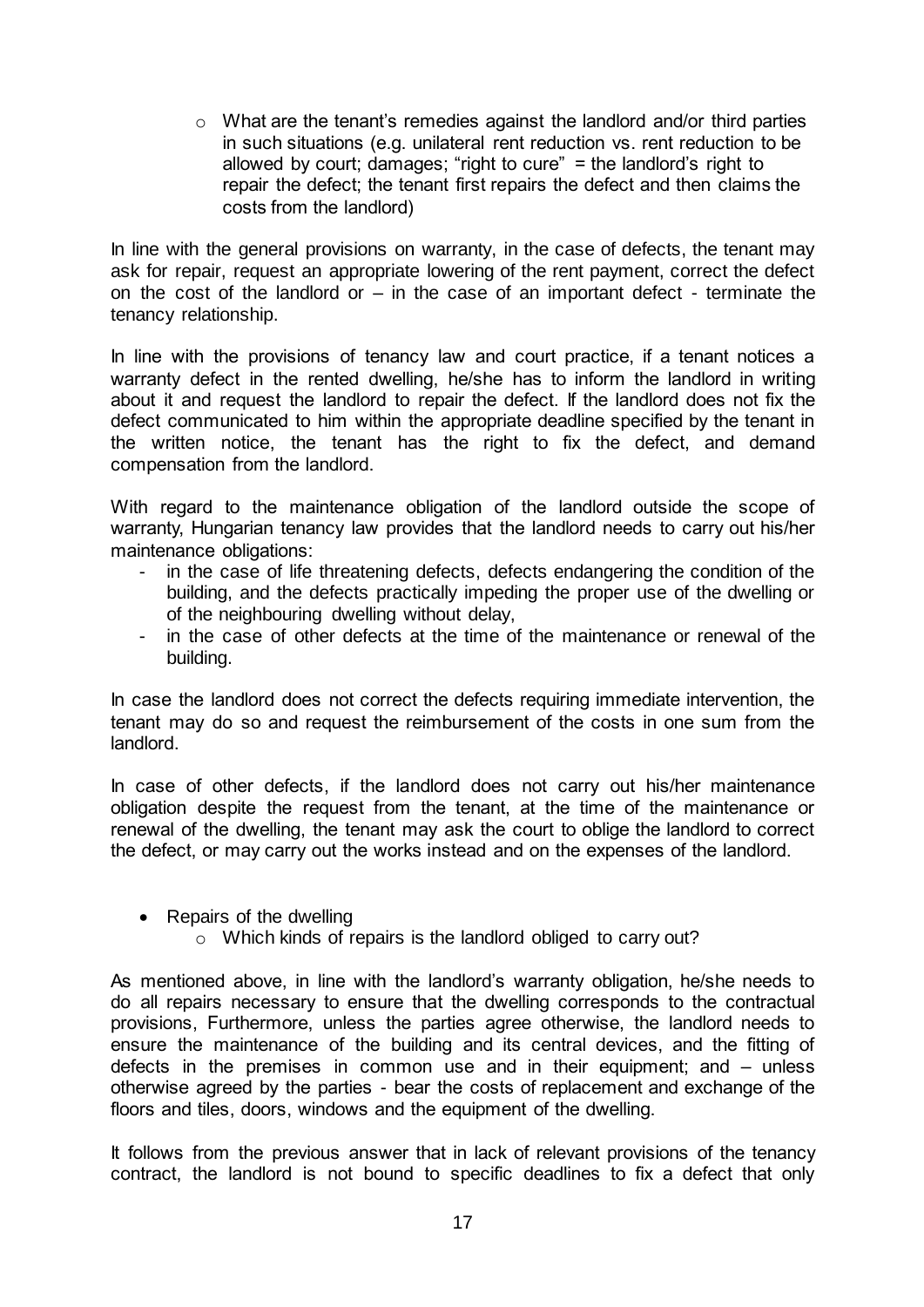means an inconvenience to the tenant (e.g. a dripping tap, even if it drives up the water utility charges). The formal or informal agreement of the parties is decisive on such issues.

> o Does a tenant have the right to make repairs at his own expense and then deduct the repair costs from the rent payment?

Under Hungarian tenancy law, tenants may only make repairs at their own expenses in the circumstances mentioned above. In these cases, tenants are entitled to ask for the reimbursement of the justified costs from the landlord but may not unilaterally deduct repair costs from the rent.

In line with the principle of freedom of agreement, however, the parties may foresee more extensive rights of the tenant to make repairs at his/her own expense, and provide for the right of the tenant to deduct corresponding costs from the rent payment.

- Alterations of the dwelling
	- o Is the tenant allowed to make other changes to the dwelling?
		- In particular, adaptations for disability (e.g. building an elevator, ensuring access for wheelchairs etc.)
		- Affixing antennas and dishes
		- Repainting and drilling the walls (to hang pictures etc.)

As mentioned above, with the exception of defects requiring immediate intervention, the tenant is in principle not entitled to make changes to the dwelling on its own initiative, without the agreement of the landlord, unless the tenancy contract provides otherwise. This applies to all types of permanent changes, including adaptations for disability, affixing antennas and repainting walls.

In the case of small-scale and reversible changes related to the use of the dwelling (e.g. drilling the walls), it is also advisable to reach a general agreement with the landlord at the start of the tenancy relationship.

- Uses of the dwelling
	- o Are the following uses allowed or prohibited?
		- keeping domestic animals
		- producing smells
		- receiving guests over night
		- fixing pamphlets outside
		- small-scale commercial activity

Hungarian tenancy law merely provides that the tenant and the persons living together with the tenant must use the dwelling in a proper manner and in line with the tenancy contract.

In practice, keeping animals and using the dwelling for commercial purposes would only be possible upon agreement of the landlord. Receiving guests overnight would typically be comprised in the proper use of the dwelling. Fixing pamphlets does not seem problematic either, unless by virtue of their content, they disturb the neighbours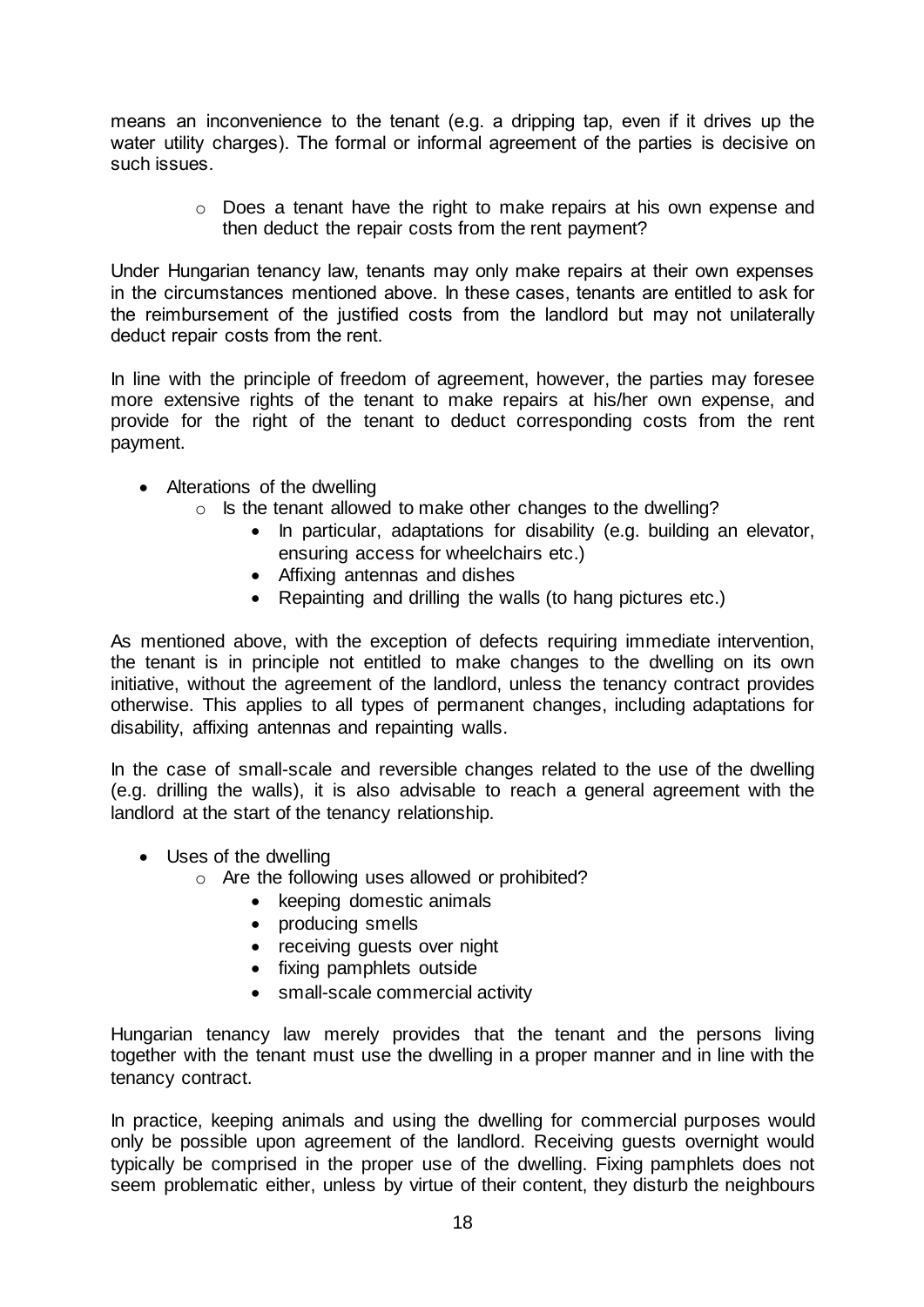to an extent contrary to the requirements of cohabitation. Producing smells would create a problem if it goes beyond proper use and disturbs neighbours to a great extent. In case the tenant behaves in a way flagrantly contrary to the requirements of cohabitation, the landlord may terminate the tenancy relationship.

# **3.2. Landlord's rights**

• Is there any form of rent control (restrictions of the rent a landlord may charge)?

In private rental, there is no rent control in force. The parties are free to agree in the amount of rent which needs to be stated in the contract. Hungarian tenancy law foresees that if the parties cannot agree, they may ask the court to determine the amount of rent. This is however not typical at the beginning of a tenancy relationship: if the parties cannot agree on the rent, the contract would not be concluded.

In municipal rental, there is no rent control either, but the different categories of dwellings from the point of view of the level of rent (rental based on social grounds, cost based and market based rental) and the criteria for determining the amount of rent in each case are defined by tenancy law. The exact level of rent is defined in the pertaining municipal decree.

- Rent and the implementation of rent increases
	- o When is a rent increase legal? In particular:
		- Are there restrictions on how many times the rent may be increased in a certain period?
		- Is there a possible cap or ceiling (fixed by statute or jurisprudence) which determines the maximum rent that may be charged lawfully?

In private rental, rent increases are not regulated either. Similarly to the rent, rent increases are subject to the free agreement of the parties. In practice, most tenancy contracts are short term, and the parties rarely agree in a gradual increase method.

In municipal rental, there are no general rules on rent increases. The relevant provisions are defined in the pertaining municipal decree.

> $\circ$  What is the procedure to be followed for rent increases? To what extent can the tenant object to a rent increase?

Hungarian tenancy law does not regulate rent increases. It merely provides that if the parties cannot agree on the modification of the rent, they may request the court to determine the rent increase. In line with court practice, this possibility may only be used, however, if the general civil law conditions of contract amendment by the court are met.

In practice, if the rent increase is not provided in the tenancy agreement, the modification of the rent would depend on the negotiation of the parties. If the negotiations are unsuccessful, the likely outcome is the termination of the tenancy relationship. In the case the landlord intends to increase rent for time limited tenancy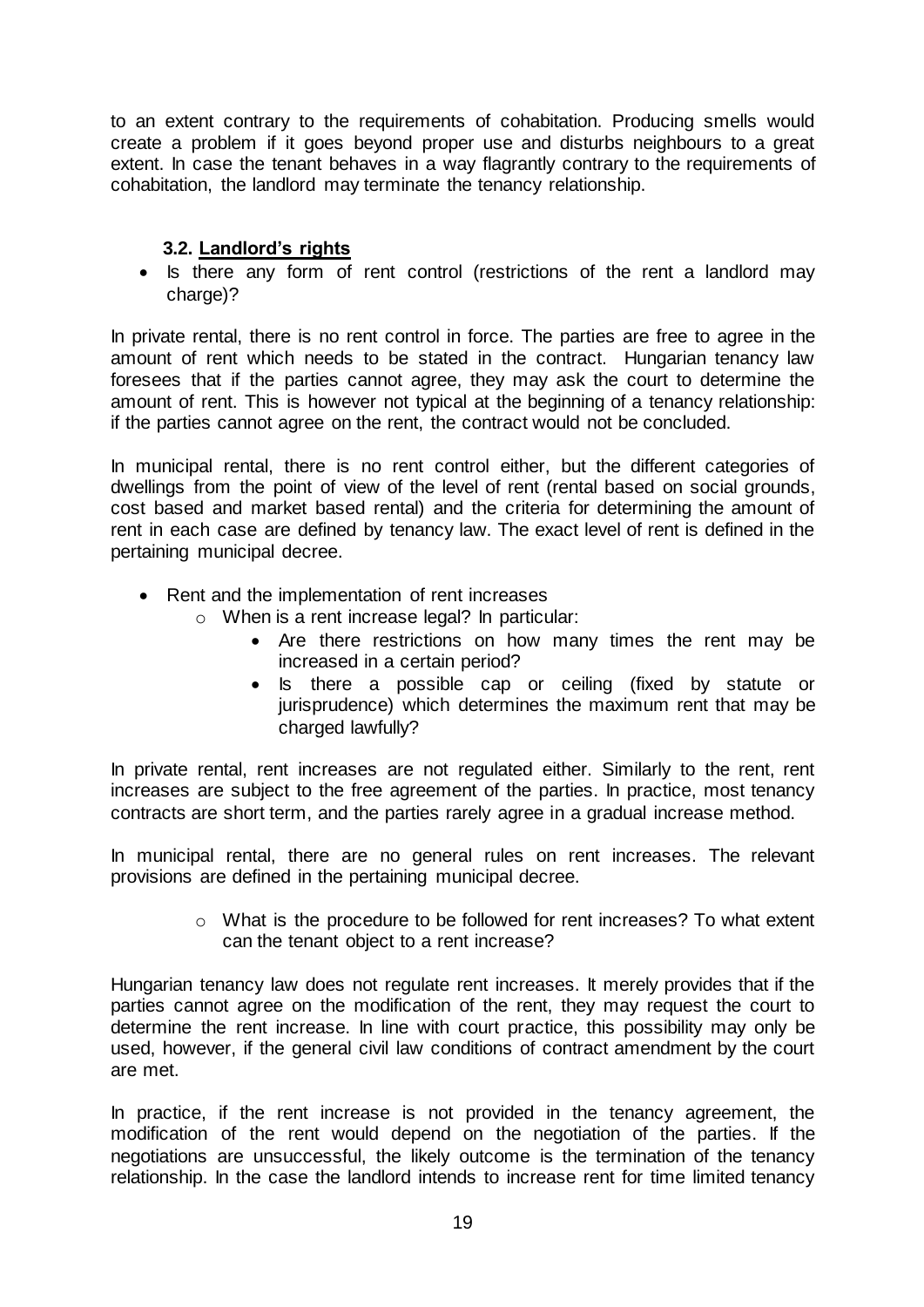agreements, he/she would typically make the renewal of the tenancy relationship subject to the increase. In the past years, however, rent levels remained generally stable due to the stagnation of the construction and the housing market.

- Entering the premises and related issues
	- o Under what conditions may the landlord enter the premises?

The landlord has the right and the duty to control the proper use of the dwelling and the respect of the tenancy agreement and may for this purpose enter the premises. The regularity of such controls depends on the tenancy agreement: the legislation foresees at least one occasion per year, or several occasions according to the provisions of the contract (or, in the case of municipal dwellings, the municipal decree).

In this case, the tenant is obliged to ensure entry to the dwelling at an appropriate time and to tolerate the control. The same way, the landlord has right to entry in case the correction of a defect in the dwelling is necessary due to an extraordinary harmful event, or in case of danger.

In other cases, however, the landlord may only lawfully enter the premises with the tenant's permission. In case of non-respect of this obligation, the tenant may request non-litigious protection of his/her possession against the landlord.

 $\circ$  Is the landlord allowed to keep a set of keys to the rented apartment?

This matter is not regulated in Hungary. Therefore, nothing prevents the landlord to keep a set of keys and keeping keys is the general practice of landlords. However, as mentioned above, outside the cases of control and emergency repairs, the landlord may only enter the dwelling with the tenant's consent.

> o Can the landlord legally lock a tenant out of the rented premises, e.g. for not paying rent?

No, this practice would be illegal. The tenant is entitled to the protection of his/her possession against everybody, even against the landlord. If the tenant seriously breaches the contract, e.g. does not pay the rent, the landlord needs to first call for payment and may then terminate the contract respecting the relevant deadlines. In case the tenant refuses to leave despite termination by the landlord, eviction may only be ordered by the courts once termination was confirmed by a final court decision. Eviction is then carried out by a judicial executor.

> $\circ$  Can the landlord legally take or seize a tenant's personal property in the rented dwelling, in particular in the case of rent arrears?

The landlord has a statutory lien over the property of the tenant in the dwelling in order to secure the payment of the rent and the costs. As long as such lien exists, the landlord may prohibit the transportation of such property from the dwelling. In line with the general rules on the enforcement of a line, this means that if a tenant accumulates rent arrears towards the landlord or utility arrears towards the service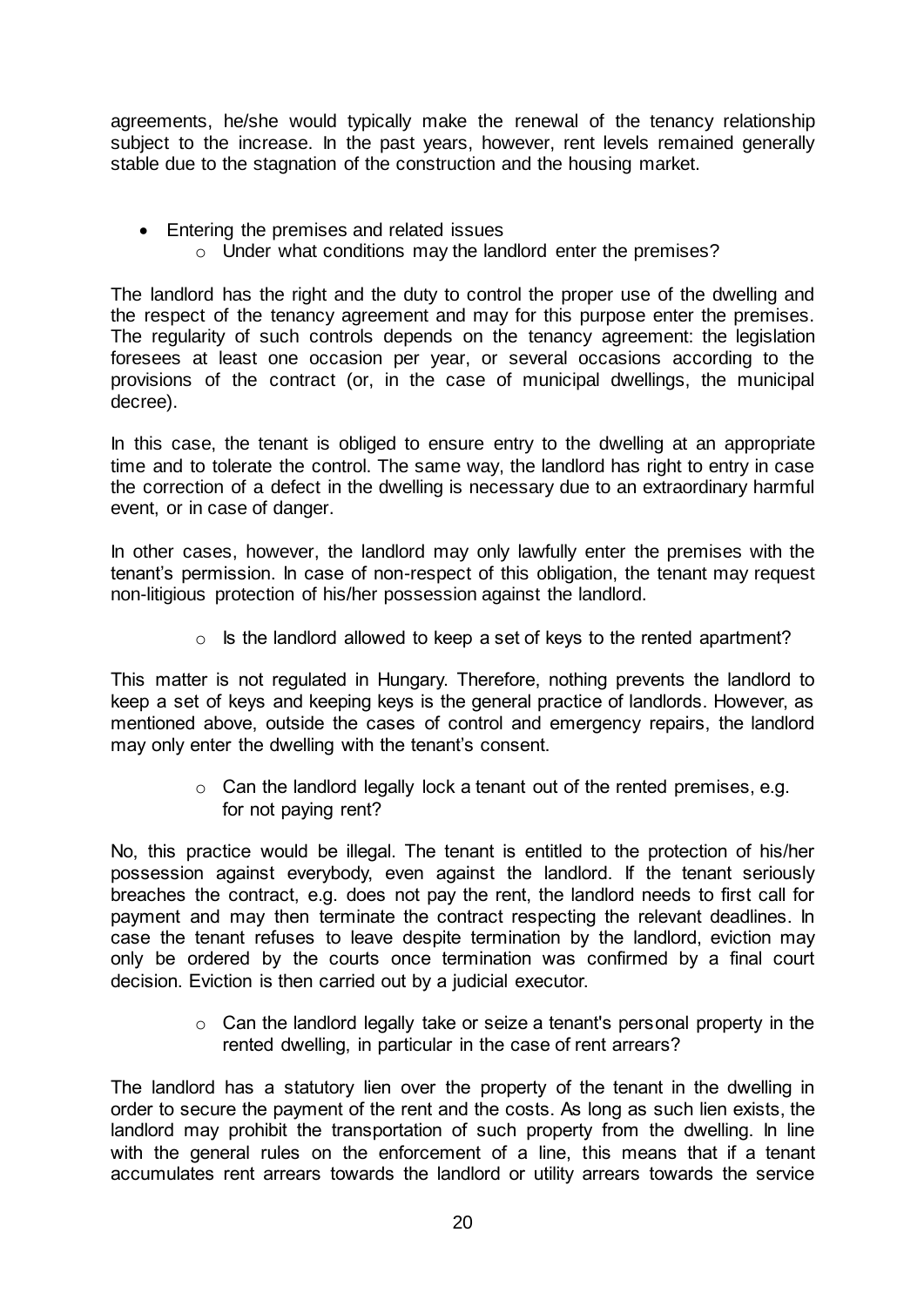providers, the landlord may initiate the sale of the asset or propose to take the asset to compensate for the arrears.

# **4. Ending the tenancy**

# **4.1. Termination by the tenant**

• Open ended contract (if existing): under what conditions and in what form may the tenant terminate the tenancy?

In the case of open ended contracts, either of the parties may terminate the contract until the  $15<sup>th</sup>$  day of the month, to take effect on the last day of the following month. In case the termination does not respect this deadline, the tenancy relationship shall be regarded terminated on the last day of the second month following the termination.

 Under what circumstances may a tenant terminate a tenancy before the end of the rental term (e.g. unbearable neighbours; bad state of dwelling; moving for professional reasons)?

Hungarian tenancy law does not address the right of termination of the tenant in the case of time limited tenancy agreements. The parties may define the relevant conditions in the tenancy agreement and it is indeed common and recommended to do so.

Furthermore, in line with the rules on warranty, if the landlord does not make sure that the dwelling corresponds to the provisions of the contract and he defect is significant, the tenant is entitled to terminate the agreement. Difficulty with the neighbours would most probably not qualify for such a defect. The bad state of the dwelling, however, may lead to justified termination under the warranty rules.

 May the tenant leave before the end of the rental term if he or she finds a suitable replacement tenant?

Hungarian tenancy law does not provide for this option. Parties may however include such clause in the tenancy agreement. In lack thereof, the issue would be subject to the negotiation of the parties. This means that even if the tenant finds a suitable replacement tenant, in the absence of relevant contract provision, he/she may only leave earlier if the landlord agrees.

# **4.2. Termination by the landlord**

• Open ended contract (if existing): under what conditions and in what form may the landlord terminate the tenancy (= eviction) (e.g. the landlord needs the house for himself or wants to renovate and use it differently in the future)?

As mentioned above, in the case of open ended contracts, any of the parties may terminate the tenancy contract until the 15<sup>th</sup> day of the month, to take effect on the last day of the following month. In case the termination does not respect this deadline, the tenancy relationship shall be regarded terminated on the last day of the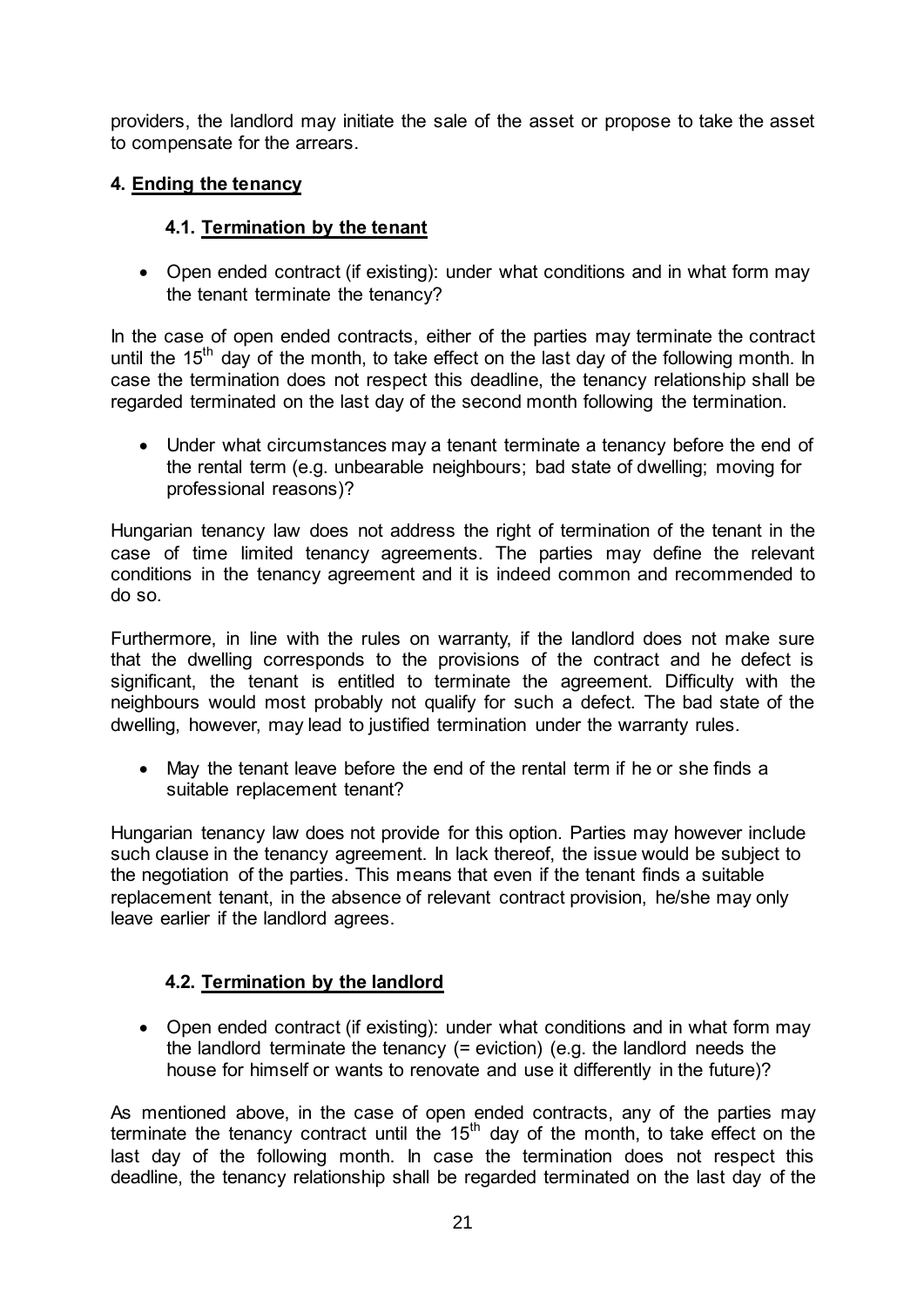second month following the termination.

o Must the landlord resort to court?

No, in the case of open ended contracts, the landlord may terminate the contract with a simple notice. However, if the tenant refuses to leave the dwelling and the parties cannot agree, the landlord needs to resort to court to confirm the legality of termination and order the emptying of the dwelling by the tenant.

o Are there any defences available for the tenant against an eviction?

In Hungarian tenancy law, as a rule, eviction may only be ordered following court procedure (with the exception of time limited tenancies where the term has expired and directly enforceable undertakings by the tenant). In the course of the eviction procedure, there is no longer a possibility for the tenant to raise objections on the substance of the matter. Execution may however be suspended one time upon the request of the tenant, for a period up to 6 months. Furthermore, each year, there is a winter moratorium in place for the eviction of natural persons, usually in the period between 1 December and 1 March (in 2013, this period was extended from 9 November 2013 to 31 April 2014).

- Under what circumstances may the landlord terminate a tenancy before the end of the rental term?
	- o Are there any defences available for the tenant in that case?

Hungarian tenancy law does not provide for a right of ordinary termination of the landlord in the case of time limited tenancy agreements. It is however common for landlords to include such rights in the tenancy contract. In this case, the conditions of the contractual provisions apply.

Furthermore, tenancy law provides for the possibility of the landlord to terminate the tenancy agreement for non-compliance. Accordingly, the landlord may terminate the tenancy relationship following prior request to the tenant, with a termination period of at least 15 days, taking effect on the last day of the month following termination, if the tenant or a person living with the tenant behaves in a way flagrantly contrary to the requirements of cohabitation with the landlord or the neighbours, or if they use the dwelling or the area for common use improperly or contrary to the content of the contract.

The termination by the landlord does not need to be preceded by a request to the tenant if the behaviour in question is so grave that the landlord cannot be expected to maintain the tenancy relationship. In this case, the termination needs to be communicated within 8 days of becoming aware of the behaviour.

The landlord may also terminate the tenancy agreement in the case of lack of rent payment. Also in this case, the landlord first needs to request the tenant in writing to pay, with a warning on the consequences. If the tenant does not comply with the request within eight days, the landlord may terminate the tenancy relationship within further eight days.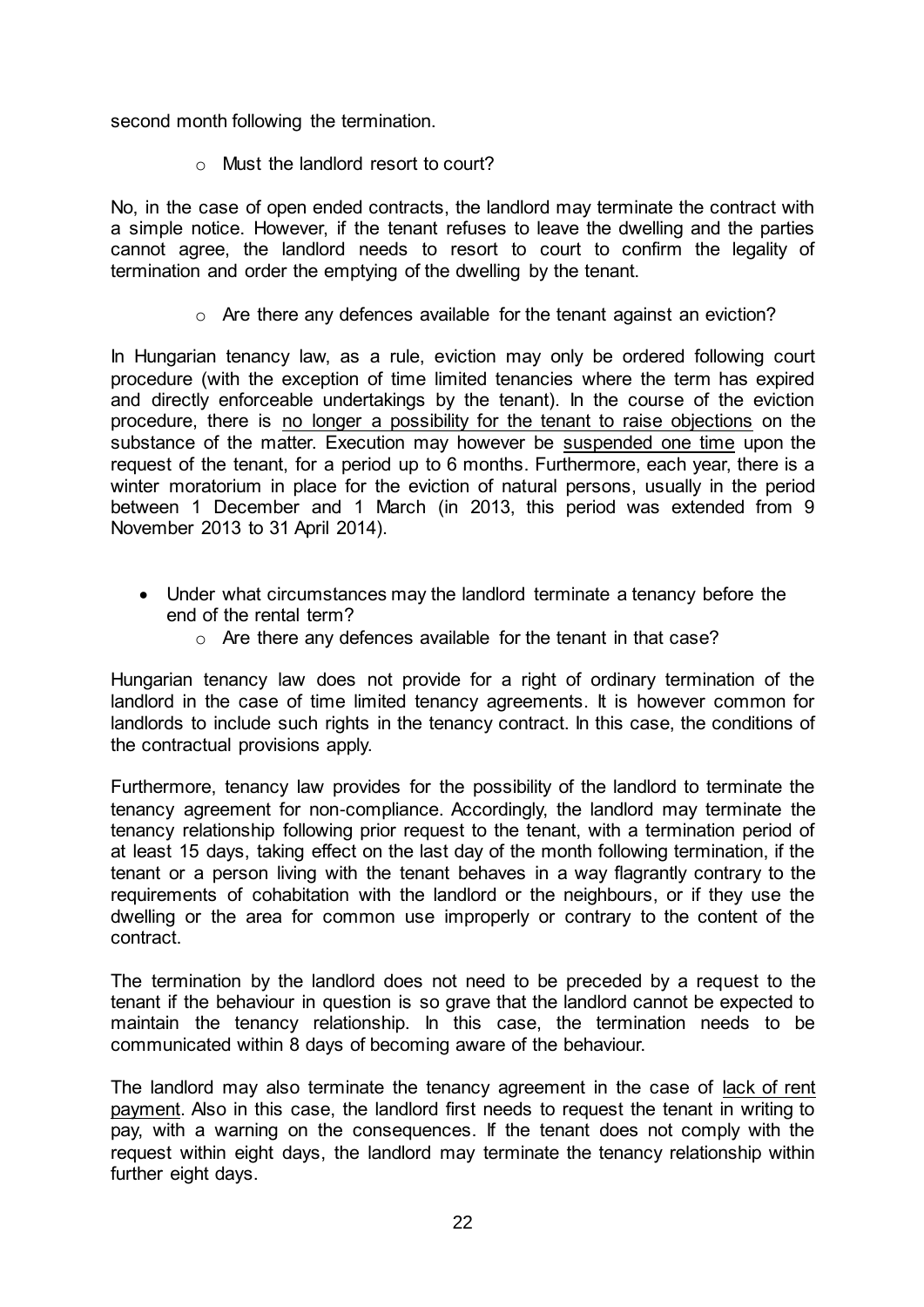The legislation does not provide for defences of the tenant. However, if the tenant disputes the legality of termination, he/she may turn to court. As mentioned above, eviction may not be ordered without final court decision confirming the legality of termination.

• What happens if the tenant does not leave after the regular end of the tenancy or does not hand in (all) the keys of the dwelling?

If the tenant refuses to leave the dwelling after the expiry of the term of tenancy, the landlord may initiate a judicial execution procedure to evict the tenant. In this case, eviction may be ordered in a non-litigious procedure and is carried out by a judicial executor.

# **4.3. Return of the deposit**

 Within what timeframe and under what conditions does the landlord have to return the tenant's security deposit?

Hungarian tenancy law does not contain specific rules on the return of the deposit. In line with the general rules on deposit (a form of lien), the deposit needs to be returned when the secured claim and the legal relationship serving as a basis for the secured obligations (in this case, the tenancy relationship) ends. This typically happens simultaneously to the handover of the dwelling by the tenant.

- What deductions can the landlord make from the security deposit?
	- $\circ$  In the case of a furnished dwelling: may the landlord make a deduction for damages due to the ordinary use of furniture?

Hungarian tenancy law does not address the allowed uses of the security deposit. However, in line with the general legal provisions, the function of deposit is to ensure direct compensation in case the tenant fails to fulfil a contractual obligation (e.g. does not pay the rent or causes damages beyond ordinary use). Therefore, unless specifically provided by the contract, the deposit may not be used to compensate for the consequences of ordinary use.

# **4.4. Adjudicating a dispute**

- In what forum are tenancy cases typically adjudicated?
	- o Are there specialized courts for adjudication of tenancy disputes?

In Hungary, ordinary civil courts are responsible for the adjudication for tenancy disputes. There are no specialized courts for this type of cases.

o Is an accelerated form of procedure used for the adjudication of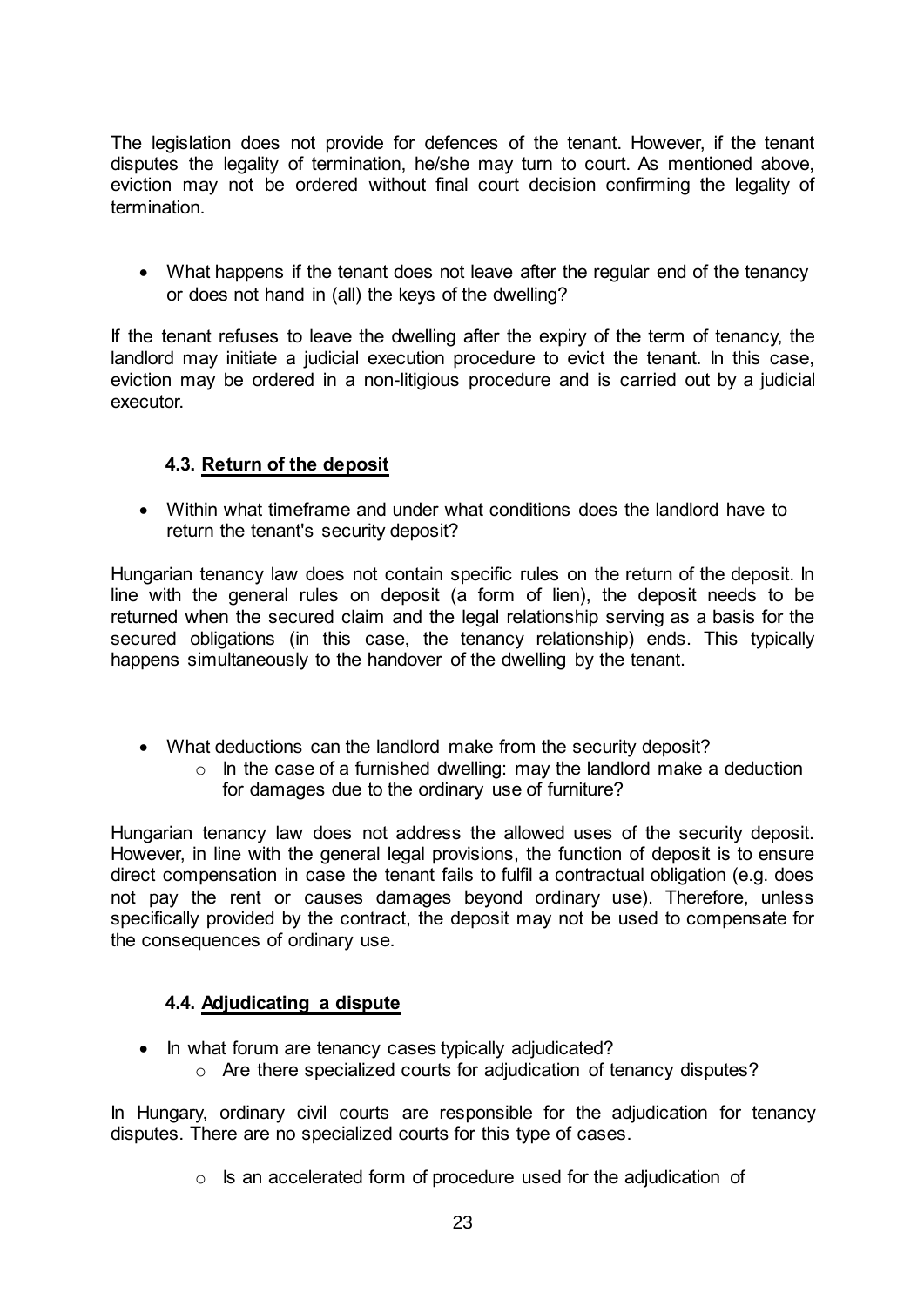tenancy cases?

Tenancy disputes are handled in accordance with normal procedures; no specific possibility for acceleration is foreseen in these cases. Unfortunately, this means that litigation may take several years despite legislative efforts to limit the possibilities to unduly prolong the procedures.

> $\circ$  Is conciliation, mediation or some other form of alternative dispute resolution available or even compulsory?

In Hungary, there is no compulsory or institutionalized alternative dispute resolution, but the parties may decide to resort to private mediation services. In fact, in the case of tenancy disputes, lawyers are in most cases advising their clients to try to find a common agreement.

#### **5. Additional information**

 How does a prospective tenant proceed in order to get social or subsidized housing (e.g. dwellings offered by housing associations, municipalities, public bodies etc.) or housing allowances?

The conditions of becoming tenant in a public dwelling (most often owned by a municipality or a ministry) are regulated in the individual municipal or ministerial decree. While ministry or other central government organisation owned apartments are usually allocated to the employees of the organisation in question, municipal dwellings are let out according to a mix of social and economic conditions, in three categories: lease based on social situation, cost based and market based lease.

In principle, municipal dwellings are available to EU and EEA citizens; however, a vast majority of municipal decrees prescribes preference for persons who have been living in the municipality for a number of years; and a justifiable need for public sector tenancy is expected even in cost based or market rent municipal apartments. In the end, it is very unlikely for most foreign citizens to obtain a municipal tenancy. The most likely candidates could be immigrants who settle in one particular municipality, although they too would probably be crowded out by local low income households, due to the scarcity of municipal dwellings.

Housing allowance is tied to an income limit – in 2014, this is around HUF 71,250, or about EUR 230 per statistical unit. (Statistical units: in a one person household, the allowance would coincide with the EUR 230 limit, in a 2 adult household 230 has to be multiplied by 1,9; for 2 adults and a child, by 2,7 and so on; the law considers that in a larger household, members can allocate resources more reasonably). This allowance is regulated by the social law, and is targeted towards the lowest income households. A candidate for the allowance has to submit an application to the municipal notarial office, who will assess eligibility.

• Is any kind of insurance recommendable to a tenant?

As the ultimate interest in the state of the dwelling lies with the landlord, insurances against damages to the apartment may be recommended for them, rather than for